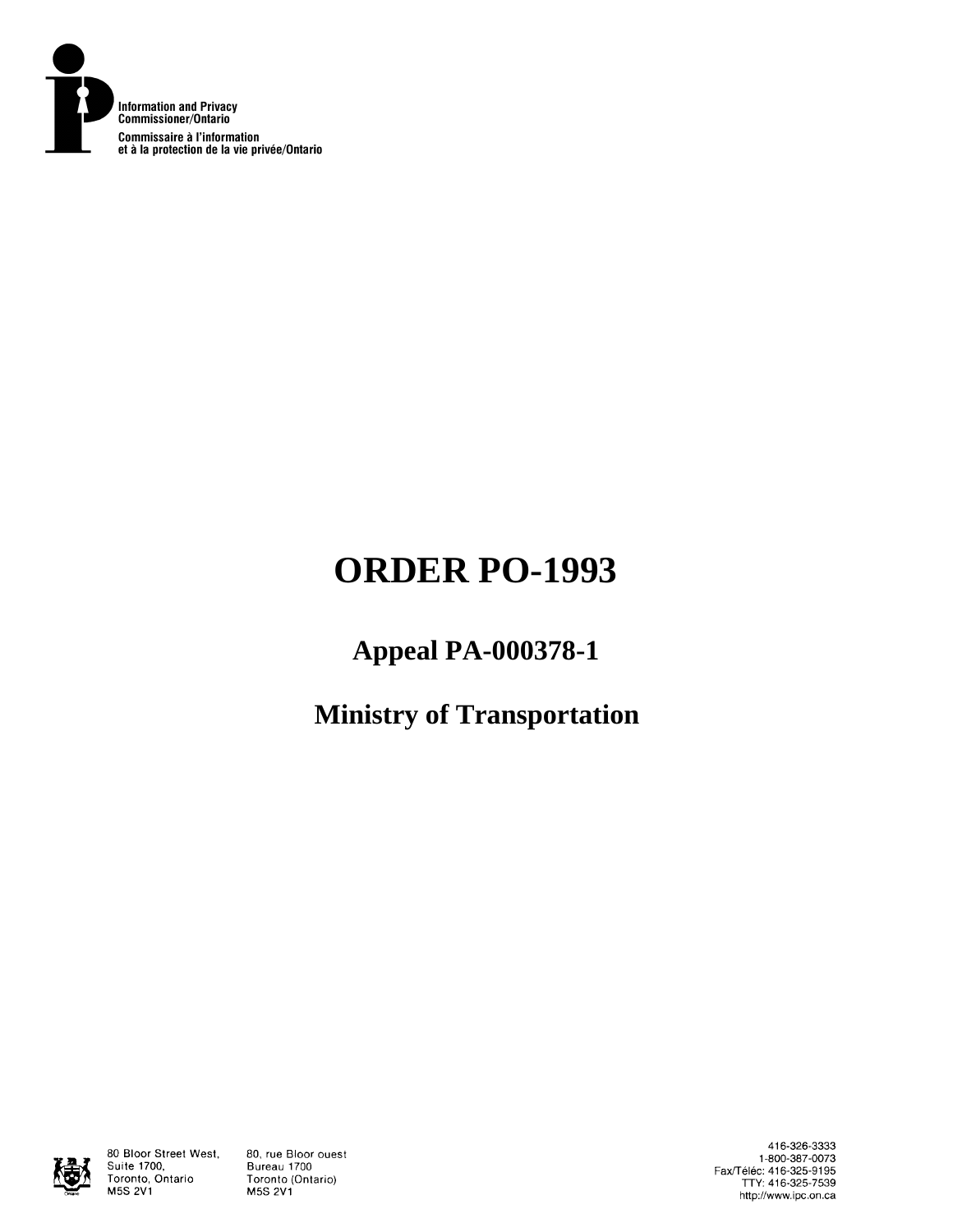## **NATURE OF THE APPEAL:**

The appellant submitted a seven (7) part request to the Ministry of Transportation (the Ministry) under the *Freedom of Information and Protection of Privacy Act* (the *Act*) for access to: "all Request for Proposal (RFP) Summary Charts, Construction Scores for the following work projects:

- 1. G.W.P. 273-96-00 Highway 401 from Wesleyville Road to Highway 2, Eastern Region
- 2. W.P. 10-93-00 Highway 401 from 2.6 km east of Nagle Road easterly to 1.4 km west of Shelter Valley Road, Eastern Region
- 3. W.P. 521-91-00 Highway 401 from Joyceville Road to Highway 32, Eastern Region
- 4. W.P. 7-93-00 Highway 401 from 0.8 km west of Little Lake Road westerly to 1.4 km west of Shelter Valley Road, Eastern Region
- 5. W.P. 11-93-00 (Part 'A') Highway 401 from 2.4 km west of Burnham Street easterly to 2.6 km east of Nagle Road, Eastern Region
- 6. W.P. 271-96-00-01-02-03 and W.P. 424-98-01 Highway 401 from 0.4 km west of Durham, Northumberland Boundary Road, easterly 5.6 km, Eastern Region."

Before issuing its decision on access to the requested records, the Ministry notified nine consultants (the affected parties) who had submitted proposals in response to the RFPs pursuant to section 28(1) of the *Act*, since their interests might be affected by disclosure of the records at issue. In addition, the Ministry notified an association that represents the interests of most companies in the consulting engineering industry (the intervenor) to seek its views on the application of section 17 to the type of information requested. In doing so, the Ministry noted that this organization has, in the past, expressed concerns regarding the disclosure of this type of information.

Six of the nine affected parties responded to the Ministry and objected to the disclosure of the information pertaining to their companies in the records. The intervenor also submitted representations to the Ministry objecting to the disclosure of this type of information.

The Ministry then denied access to the Summary Chart Construction Scores for the work projects identified in the request under sections  $13(1)$  (advice or recommendations),  $17(1)(a)(b)$  and (c) (third party information), and 18(1)(c) and (d) (economic and other interests) of the *Act*.

The appellant appealed the Ministry's decision.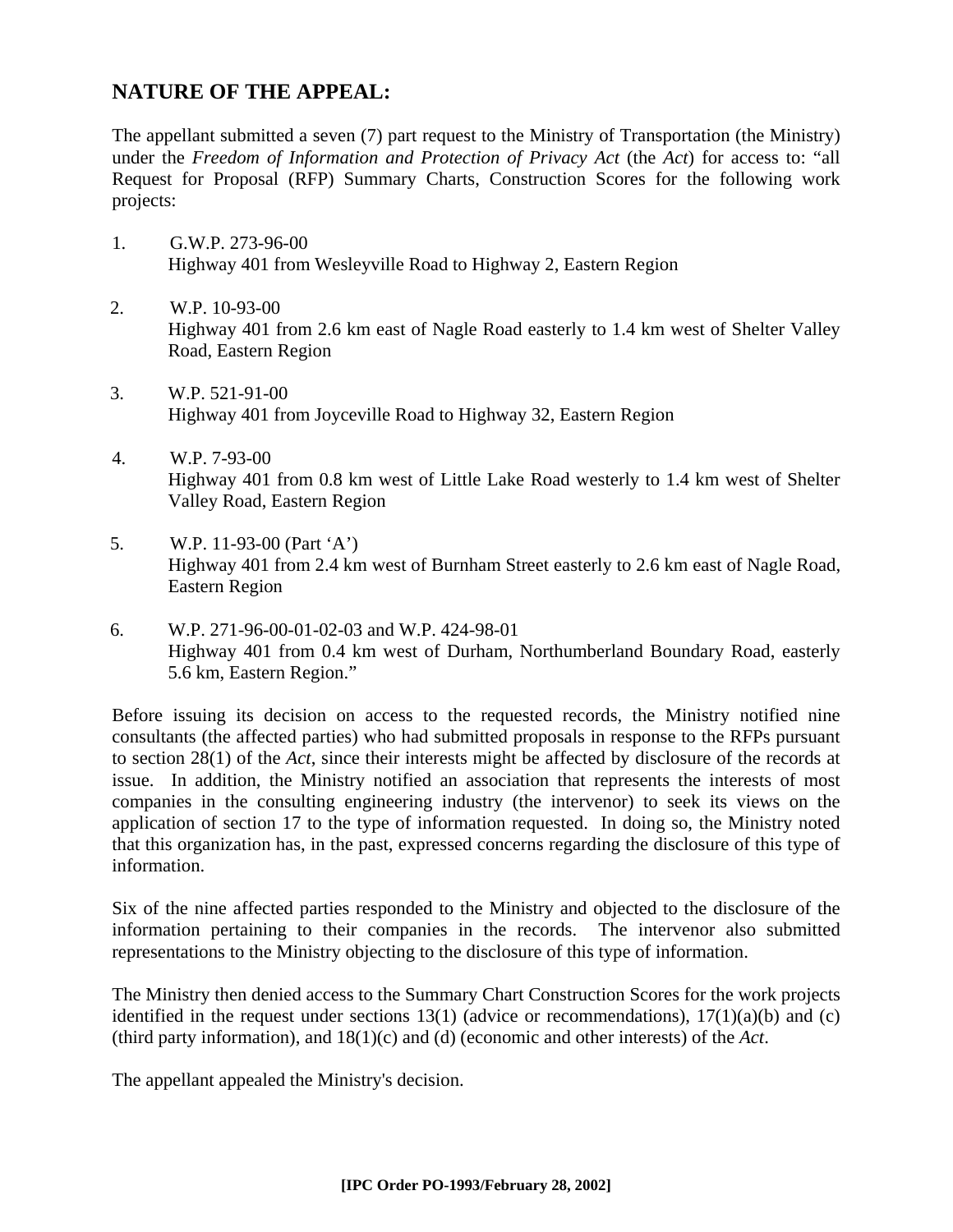During the course of mediation the Ministry confirmed that responsive records were identified only with respect to items 1, 2, 4, and 5 of the appellant's request. The Ministry indicated that records do not exist for "W.P. 271-96-00-01-02-03 and W.P. 424-98-01 Highway 401 from 0.4 km west of Durham, Northumberland Boundary Road, easterly 5.6 km, Eastern Region" or "W.P. 521-91-00 Highway 401 from Joyceville Road to Highway 32, Eastern Region" (Items 3 and 6 of the request).

Also during mediation, the appellant narrowed his request to access to a portion of the requested records, namely, the Project Supervisor scores. He indicated further that he was no longer seeking the identities of any party. The Project Supervisor score is found under that heading in Records 1 and 2, identified as RFP Summary Charts. It was confirmed with the Ministry that the "Project Supervisor" score is found on the Total Projects Management (the TPM) Scoring Sheets under the "Management Plan" heading at subheading "Contract Admin" (Records 3 and 4). The remaining portions of these records, including the names of the companies for which each score is given and the names (initials) of the Ministry staff who conducted the evaluations, are no longer at issue.

Finally, the appellant believes that records exist for items 3 and 6 of his request.

The mediator assigned to this file sent out her Report of Mediator to the appellant and the Ministry. The Ministry responded to the Report, indicating that it accurately reflects the facts and issues in the appeal as they stood at the time the Report was prepared. However, the Ministry raised two matters that arose subsequent to the issuance of the Report:

- the Ministry indicated that it withdraws its reliance on the mandatory exemption in section 17(1) of the *Act*; and
- the Ministry conducted one further search for responsive records, and located a record responsive to item 3 of the appellant's request. The Ministry attached a copy of this record to the letter and stated that it continues to rely on the exemptions in sections 13(1) and 18(1)(c) and (d) for this record, as well as those previously located.

Further mediation could not be effected and this appeal was moved on to inquiry. I decided to seek representations from the Ministry, initially. In addition, despite the withdrawal of its section 17(1) claim, I provided the affected parties with an opportunity to address this issue given the mandatory nature of the exemption. I sent the Notice of Inquiry to eight of the affected parties originally identified by the Ministry. One affected party had advised the mediator during mediation that it did not wish to participate further in the appeal. On that basis, I did not notify this party.

Pursuant to section 13 of the Information and Privacy Commissioner (the IPC) "Code of Procedure", the IPC may notify and invite representations from any individual or organization who may be able to present useful information to aid in the disposition of an appeal. In view of the role of the intervenor in representing the interests of companies operating in this particular sector and its previously stated position regarding the types of information at issue in this appeal, I decided to seek its representations on the section 17(1) issue as well.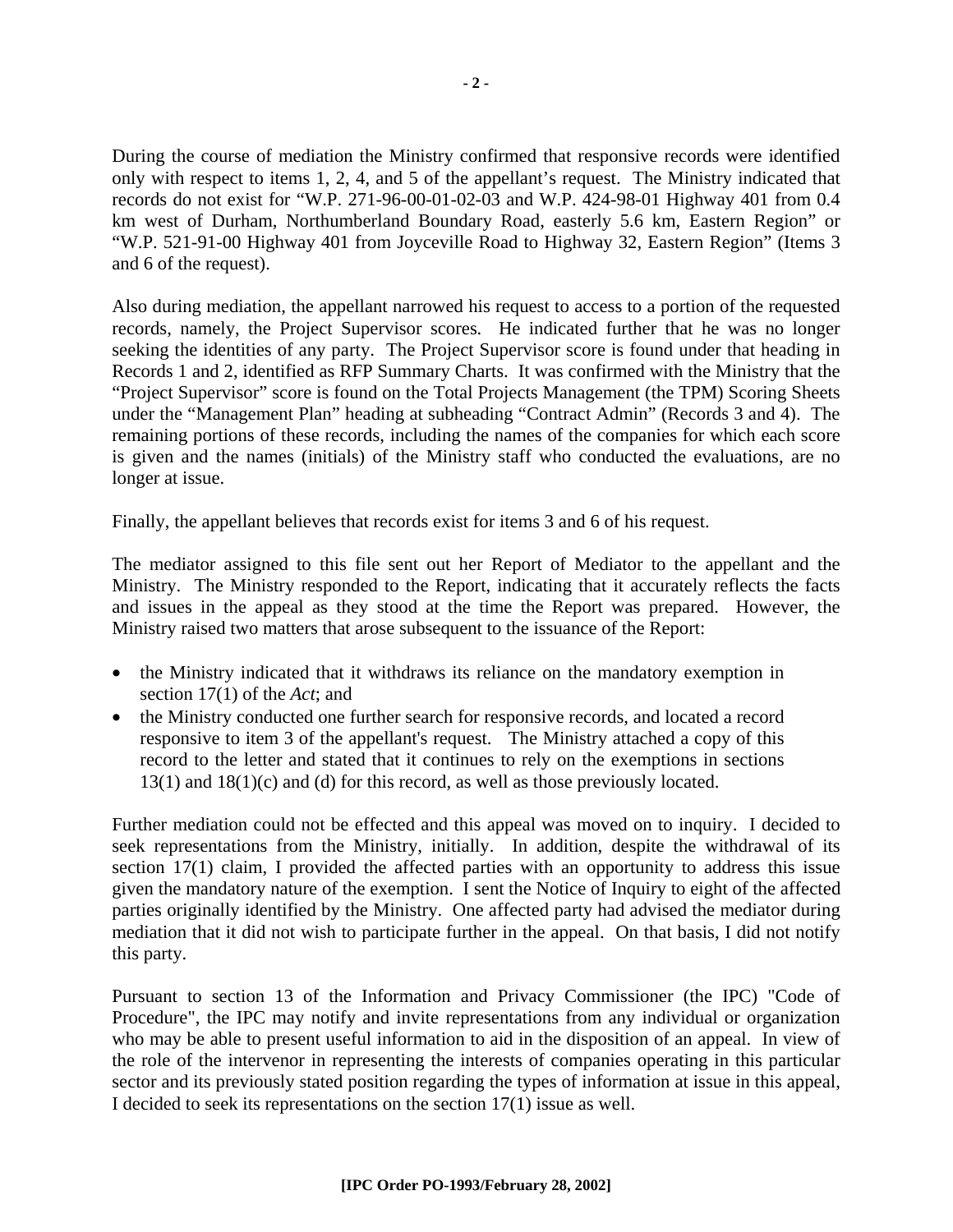The Ministry submitted representations in response, as did the intervenor and three of the affected parties who were notified. In addition, the affected party who had indicated during mediation that it did not wish to participate submitted representations in direct response to the issues raised in the Notice of Inquiry, although this document was not sent to it. Based on its representations, however, I am satisfied that it has made itself aware of the issues in this appeal and has had an opportunity to fully present its position on them. Two affected parties contacted this office to advise that they would not be submitting representations, and the remaining three did not respond to the Notice.

All of the parties who responded objected to disclosure of the information at issue. In all cases, the affected parties referred to and adopted the representations submitted by the intervenor. Two of the affected parties submitted additional representations.

After reviewing these submissions, I decided that it was not necessary to hear from the appellant on the substantive issues in the appeal. The Ministry's representations included affidavits sworn by two of its employees relating to the steps taken to search for and locate responsive records. I sent a Notice of Inquiry to the appellant along with copies of these affidavits and asked that he provide representations on the reasonableness of search issue only.

The appellant submitted representations in response, which I then sent to the Ministry in order to provide it with an opportunity to reply on this issue. The Ministry submitted further affidavits in response.

## **RECORDS:**

The records at issue are described as follows:

- Record 1 RFP Summary Chart, Construction Office Scores, WP 273-96-00 (1 page). The information at issue is located at line 3 of this record;
- Record 2 RFP Summary Chart, Construction Office Scores, WP 10-93-00 (1 page). The information at issue is located at line 5 of this record;
- Record 3 TPM Scoring Sheets, WP-11-93-00 (6 pages). The information at issue is located under the heading "management Plan" at subheading "Contract Admin";
- Record 4 TPM Scoring Sheets, WP-7-93-00 (6 pages). The information at issue is located under the heading "management Plan" at subheading "Contract Admin"; and
- Record 5 RFP Summary Chart, Construction Office Scores, W.P. 521-91-00 (1 page). The information at issue is located at line 3 of this record.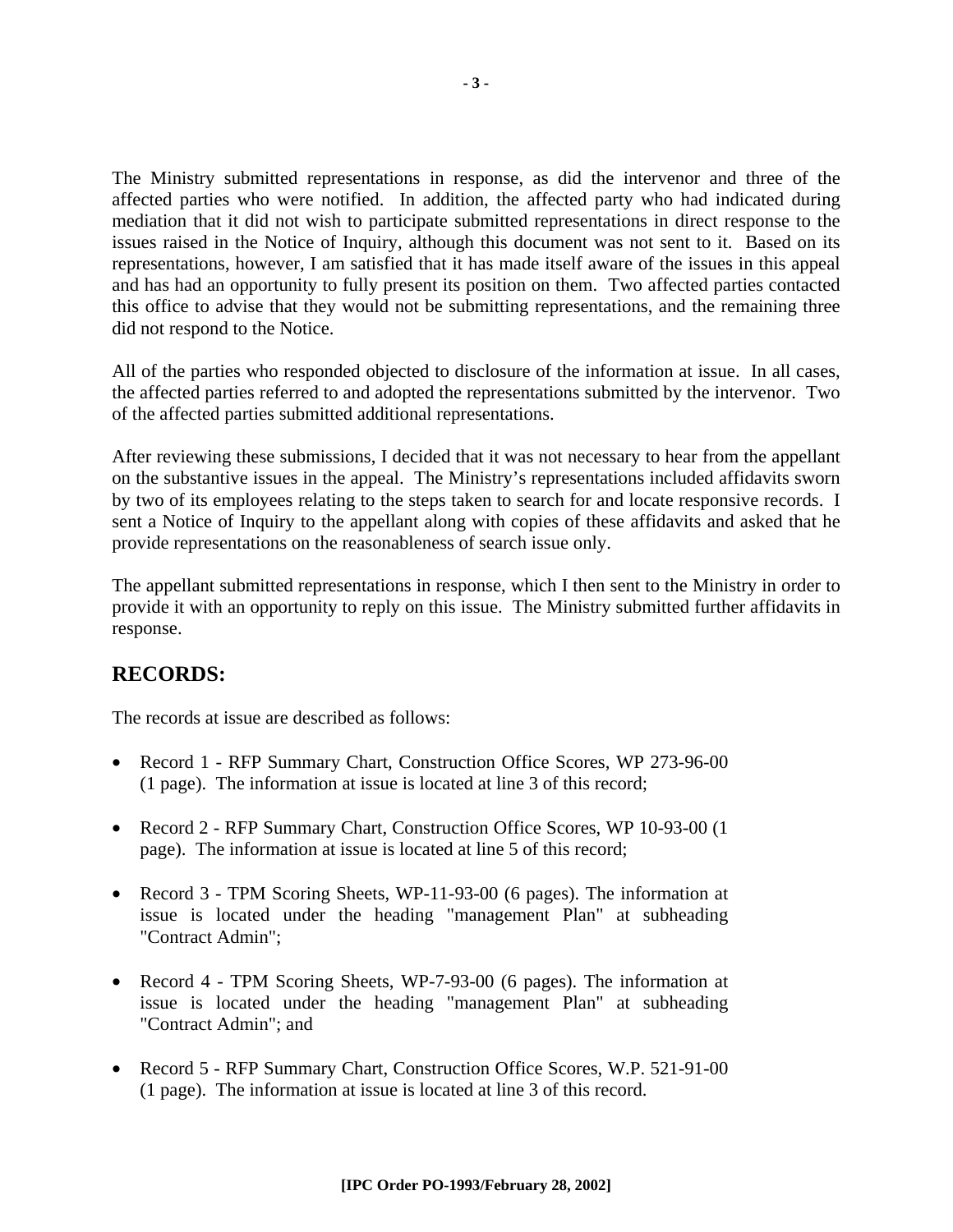#### **Preliminary comments regarding the scope of this appeal**

The Ministry and affected parties, including the intervenor, express concerns about disclosure of the records in their totality. As the Intervenor notes in its representations:

[W]e understand that the appellant is no longer requesting the identification of the companies involved, but this does not alter our opposition to the request. Given the nature of the marketplace, it is clear that the requested information, in combination with information previously released by [the Ministry], would definitely identify the companies and their detailed scoring on the projects in question.

Accordingly, I have not restricted my consideration of the issues to only that information requested by the appellant, but rather, have taken into account the broader implications of the disclosure of **any** information from the records.

#### **DISCUSSION:**

#### **REASONABLENESS OF SEARCH:**

Where a requester provides sufficient detail about the records which he is seeking and the Ministry indicates that further records do not exist, it is my responsibility to ensure that the Ministry has made a reasonable search to identify any records which are responsive to the request. The *Act* does not require the Ministry to prove with absolute certainty that further records do not exist. However, in my view, in order to properly discharge its obligations under the *Act*, the Ministry must provide me with sufficient evidence to show that it has made a **reasonable** effort to identify and locate records responsive to the request (Orders M-282, P-458 and P-535). A reasonable search would be one in which an experienced employee expending reasonable effort conducts a search to identify any records that are reasonably related to the request (Order M-909).

Although an appellant will rarely be in a position to indicate precisely which records have not been identified in an institution's response to a request, the appellant must, nevertheless, provide a reasonable basis for concluding that such records may, in fact, exist.

In responding to this issue, the Ministry provided affidavits sworn by the head of Engineering Claims in the Eastern Region Construction office and the head of Construction Administration in the Eastern Region Construction office. Both affiants explain their roles at the Ministry and their knowledge and familiarity with the types of records requested, the filing systems within their offices and records storage protocols.

The head of Construction Administration indicates that he supervised the search for and collection of the requested records. He states: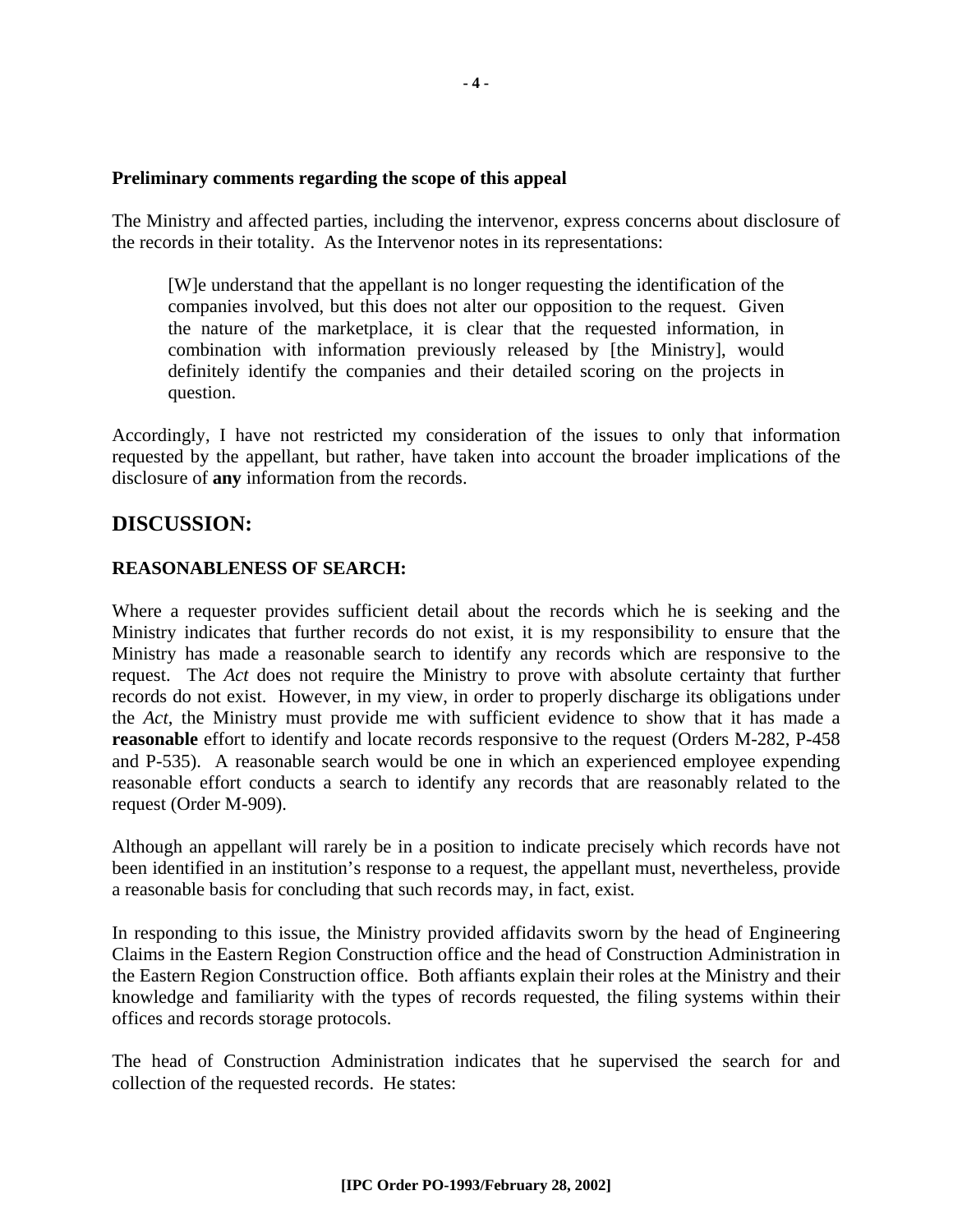It is the practise of the Ministry's Eastern Region Construction Office to maintain two filing systems in regards to the consultant evaluation process, one electronic and the other paper.

As a result of the Ministry's storage protocol, I contacted [the head of Engineering Claims] and the former Chairperson of the Consultant Evaluation Committee, about the electronic files for the Documents, because his duties as the former Chairperson of the Consultant Evaluation Team required him to keep and maintain the electronic files on his laptop…

With respect to the paper files of the Documents, I instructed [the Senior Construction Administration Technician] for the Ministry, and one of the members of the Consultant Evaluation Team, who has knowledge of the Ministry's storage protocol, to undertake a search of the paper files pertaining to the construction scores for the six projects requested.

[The Senior Construction Administration Technician] specifically searched the consultant acquisition files, the construction contract files and the work project files located at the Eastern Regional Head Office in Kingston.

[A construction Contract Control Officer] working out of the Ministry's Port Hope field office, [searched] the Port Hope office, because the six construction projects listed in the Request are administrated by the Ministry's Port Hope office.

As well,… a Project Manager in the Planning and Design Office … in Eastern Region [searched] the files in the Planning and Design Office because some of the requested Documents involved contracts that were evaluated by this office.

The head of Construction Administration indicates that further similar searches were conducted during the mediation stage of the appeal for records responsive to items three and six of the request. He explained that originally some documents relating to these two projects had been located but "these documents did not show the Project Supervisor's score because this particular score had not been requested." He also asked various staff to review their personal files for responsive records. As a result of this search a Contract Control Officer located his personal summary sheet for the project identified as item three and this record was forwarded to the Freedom of Information and Privacy office.

He confirms that no other records were located as a result of the additional searches.

He notes that the retention schedules for construction files that were applicable between 1997 and 2000 did not include the evaluation documentation since this process was recently implemented in 1996, and the retention schedules were not amended until 1998. He indicates, however, that it is possible that the record that would be responsive to item three of the request has been destroyed as a result of various office furniture upgrades and office relocations at the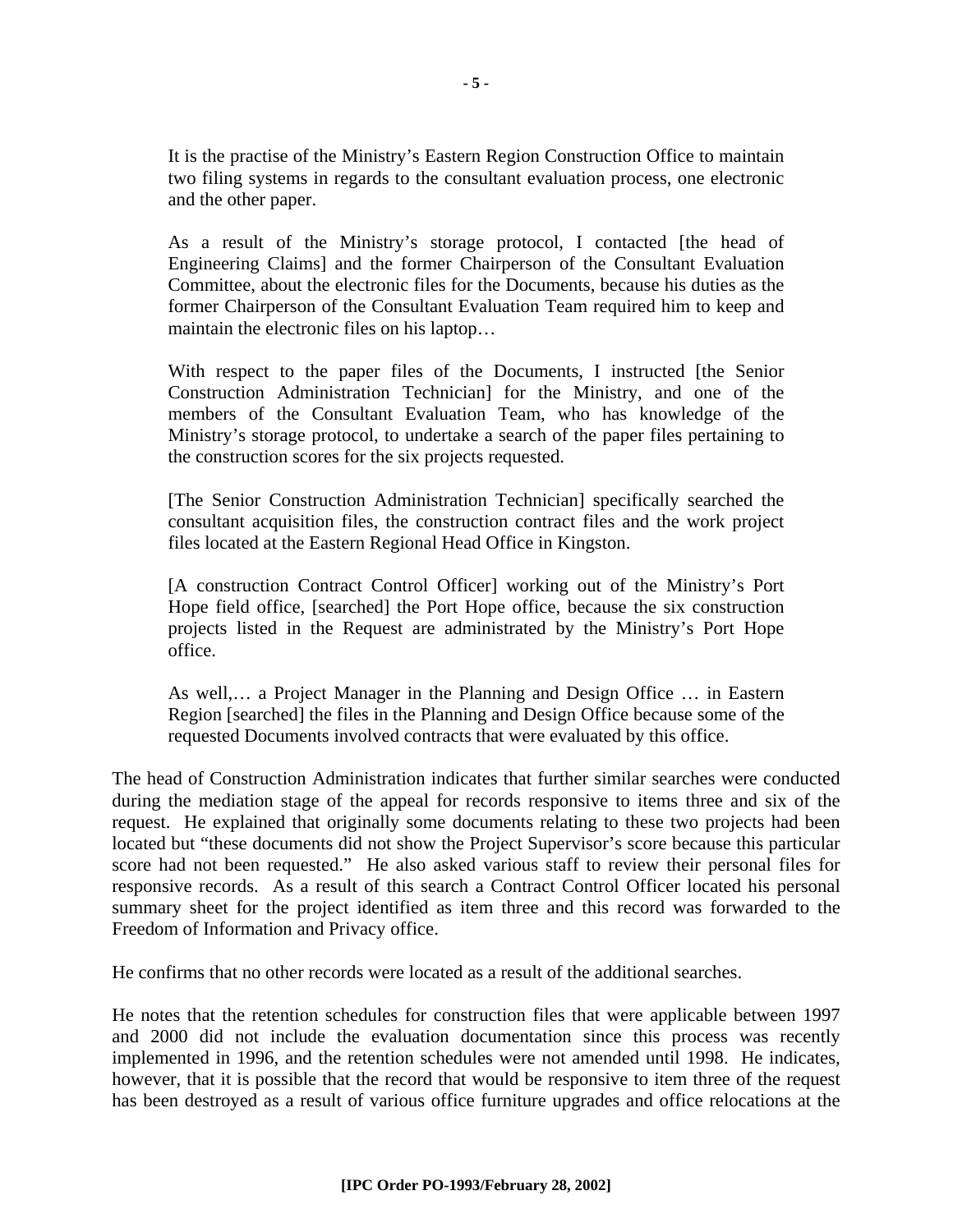Regional and Port Hope Construction Offices between 1997 and 2000. He also states that it has been the practice of the Construction Office that the "originator office" of the files would be responsible for their retention and as Construction was not the originator of the RFPs stated in the request, it did not keep or maintain the score sheets.

Finally, the head of Construction Administration states that a search was not conducted at the Ministry's off-site records storage area (for archived records) due to the fact that the construction contracts were only completed in 2000/2001 and 2001/2002 and the documents would have been kept with the construction files in the Regional and field offices.

In his affidavit, the head of Engineering Claims explains why and how the electronic files are maintained. He states that he would have placed any documents relating to the request on his laptop computer's hard drive. He states that his laptop computer was stolen during a break-in at the Ministry's Regional office on or about May 19, 2000. He attached a certified true copy of the police incident report relating to the break and enter.

The head of Engineering claims states that he did not make back-up copies of the electronic files and to date, the laptop computer has not been found.

He confirms that various staff conducted further searches for responsive records in contract files, work project files and their personal work files at either the Eastern Region office in Kingston or at the Field Operations Centre in Port Hope. He concludes:

It was the practice of the Construction Office to forward the total score for the Construction Administration Portion and the Contract Administrator's score to the Project Manager in the Engineering Office for TPM Design and Construction Administration Consultant Assignments. Once the assignment was awarded and completed, the scoring summaries in Construction as one part of the TPM total evaluation process were typically destroyed.

These two affidavits were provided to the appellant. In response to them, he poses a number of questions relating to the appropriate offices to be searched, and in particular, whether the "originating office" was searched. He notes that records relating to items three and six should have been retained pursuant to the 1998 retention schedule since they were completed after this date (it appears he is not satisfied with the existence of only one record pertaining to item three in the personal files of a Ministry employee). He also believes that there should be a back-up disk as well as hardcopy of the records. In this regard, he indicates his belief that the hard drive in the Ministry's computer network would also contain the files responsive to his request. He queries whether this hard drive was searched. Finally, he believes that the archived files should have been searched as these projects were completed in either the fall of 2000 or the summer of 2001.

The Ministry submitted further affidavits in response to the appellant's questions.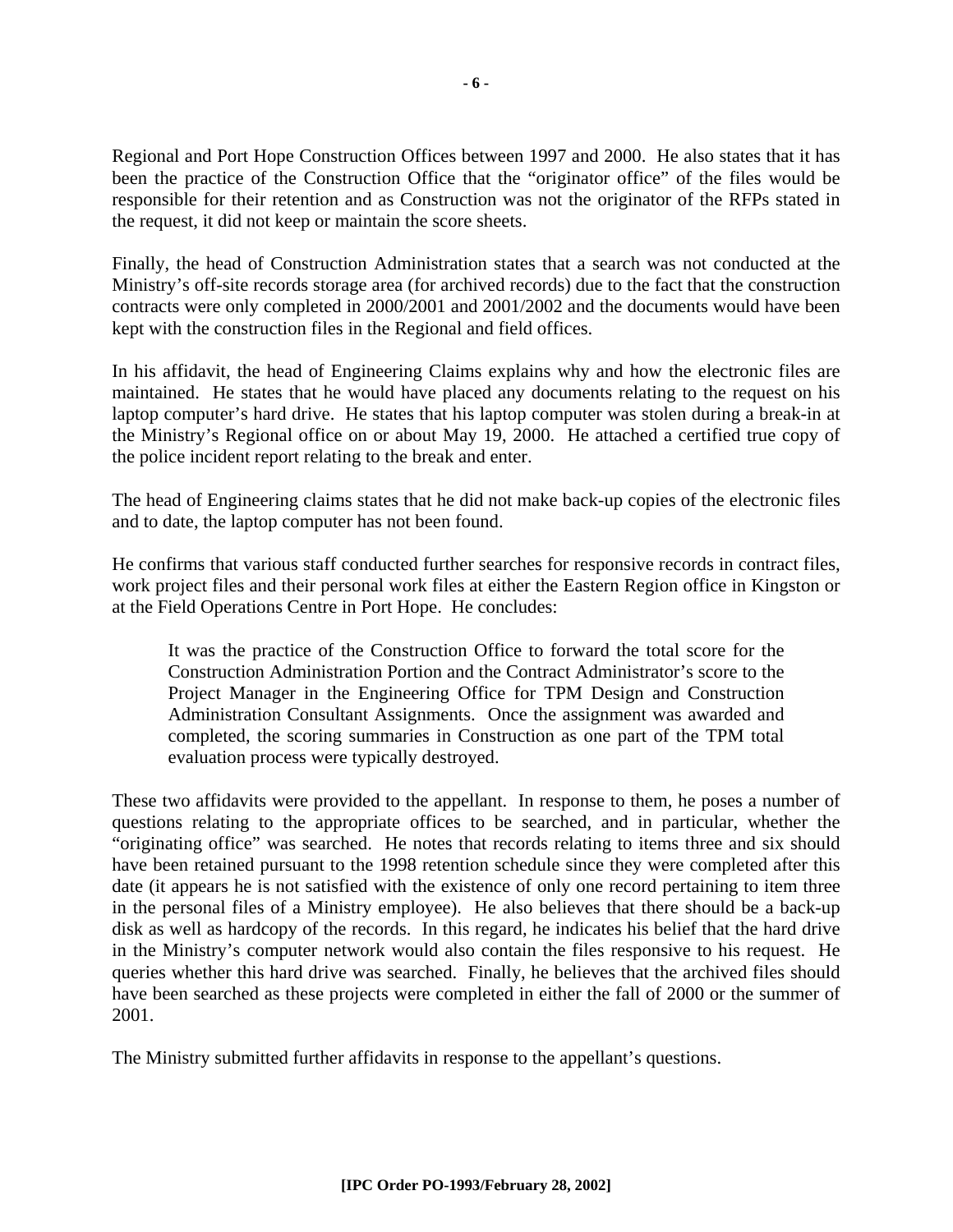In his affidavit, the head of Engineering Claims reiterates that any responsive records on his laptop would have been created by him, that no-one else would have made back-ups without his knowledge and that he did not back-up these documents on the laptop computer itself, on the Ministry's computer network, on floppy disk or on any other computer or computer system.

In responding to the issues raised by the appellant, the head of Construction Administration states that, in this case, the originating office is the Kingston office. He reiterates that a search for responsive paper records was conducted in both the Kingston and Port Hope offices. He notes that this was done because of the relocation of staff between the two offices and the possibility that certain records may have followed them during their moves.

He also disputes the completion dates suggested by the appellant, noting that although the "substantial completion dates" were July 24, 2000 and July 24, 2001, respectively, the construction warranty period for each project extended for another year. He states:

Based upon the aforementioned substantial completion dates of these projects, it is not the practice of the Ministry to place Responsive Documents into the archived files as suggested by the Requester, because the projects are still current.

Based on the affidavits provided by Ministry staff, I am satisfied that a full and complete search for responsive records was conducted. Moreover, the Ministry has provided a reasonable explanation for the possible destruction of the missing records (albeit outside of its records retention schedule). Accordingly, I find that the Ministry's search for responsive records was reasonable in the circumstances.

#### **ECONOMIC AND OTHER INTERESTS**

Sections  $18(1)(c)$  and (d) provide:

A head may refuse to disclose a record that contains,

(c) information where the disclosure could reasonably be expected to prejudice the economic interests of an institution or the competitive position of an institution;

(d) information where the disclosure could reasonably be expected to be injurious to the financial interests of the Government of Ontario or the ability of the Government of Ontario to manage the economy of Ontario;

Section 18(1)(c) provides institutions with a discretionary exemption which can be claimed where disclosure of information could reasonably be expected to prejudice the economic interests of an institution or the position of an institution in the competitive marketplace (Order P-441) .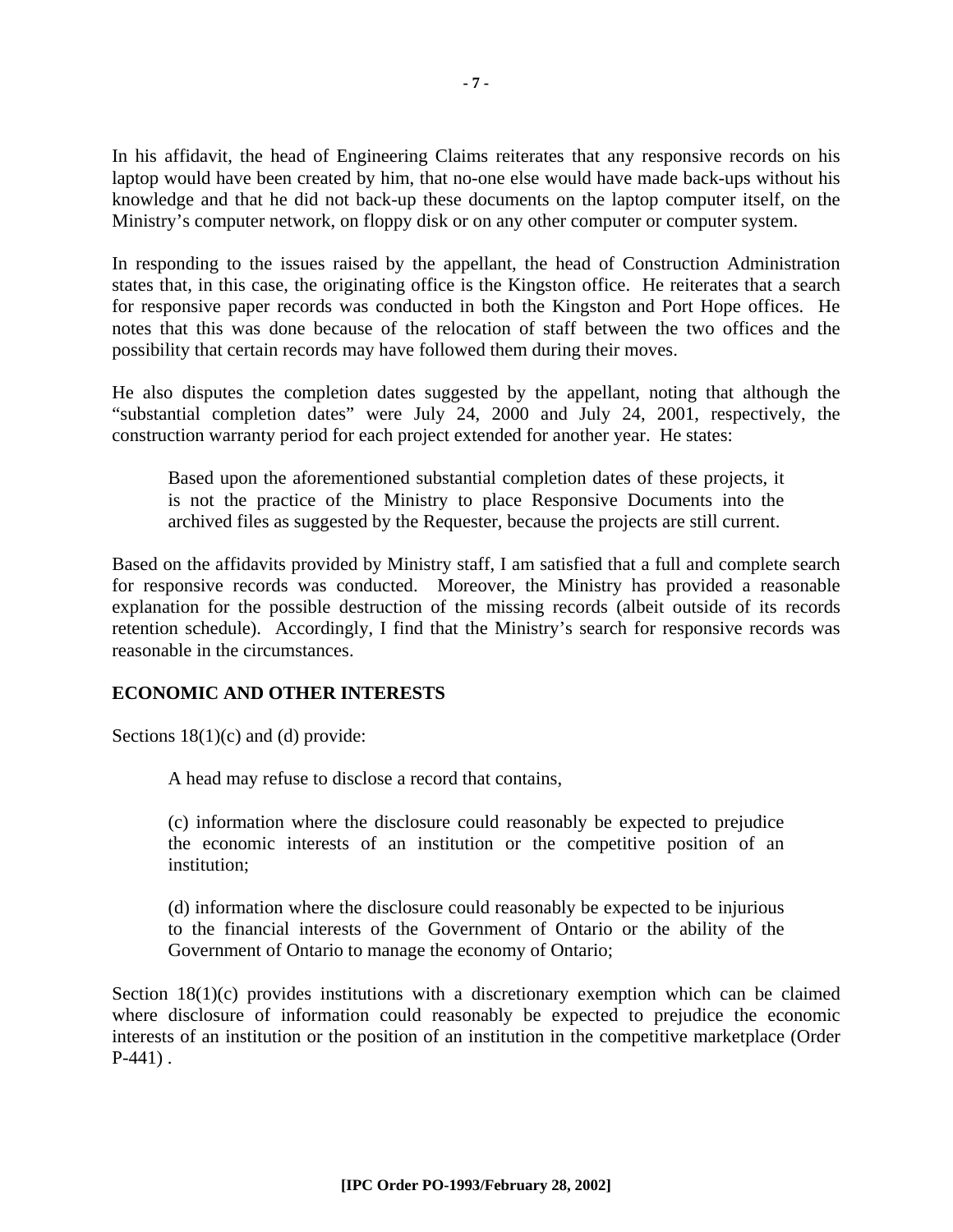To establish a valid exemption claim under section 18(1)(d), the Ministry must demonstrate a reasonable expectation of injury to the financial interests of the Government of Ontario or the ability of the Government of Ontario to manage the economy of Ontario (Orders P-219, P-641 and P-1114).

In Order PO-1747, Senior Adjudicator David Goodis stated:

The words "could reasonably be expected to" appear in the preamble of section 14(1), as well as in several other exemptions under the *Act* dealing with a wide variety of anticipated "harms". In the case of most of these exemptions, in order to establish that the particular harm in question "could reasonably be expected" to result from disclosure of a record, the party with the burden of proof must provide "detailed and convincing" evidence to establish a "reasonable expectation of probable harm" [see Order P-373, two court decisions on judicial review of that order in *Ontario (Workers' Compensation Board)* v. *Ontario (Assistant Information and Privacy Commissioner)* (1998), 41 O.R. (3d) 464 at 476 (C.A.), reversing (1995), 23 O.R. (3d) 31 at 40 (Div. Ct.), and *Ontario (Minister of Labour)* v. *Big Canoe*, [1999] O.J. No. 4560 (C.A.), affirming (June 2, 1998), Toronto Doc. 28/98 (Div. Ct.)].

Applying this reasoning, in order to establish the requirements of the section  $18(1)(c)$  or (d) exemption claims, the Ministry must provide detailed and convincing evidence sufficient to establish a reasonable expectation of probable harm as described in these sections resulting from disclosure of the records.

In responding to the issues in the appeal, the Ministry has provided extensive background information relating to the government procurement policy generally and the process it has developed for the awarding of contracts. In essence, the Ministry notes that, as per Management Board of Cabinet Directive, competitive bidding for the acquisition of consulting contracts is essential in order to obtain the best value for the funds to be expended.

The Ministry states that it has recently, through a lengthy development process involving industry consultations, arrived at a new "two-stage system of award" in the tendering for the services of a consultant. This system is part of an acquisition process referred to as "Total Project Management" (TPM) which was first introduced several years ago as part of the Ministry's outsourcing initiative, although it only came into effect on January 1, 2001. The Ministry indicates that pursuant to the TPM:

the Ministry hires a consulting engineering firm to design a highway and then to carry on with the administration and supervision of a construction firm who actually builds the highway. In some cases, the Ministry hires the consultant to solely carry out the administration and supervision of the construction firms work on the highway construction project.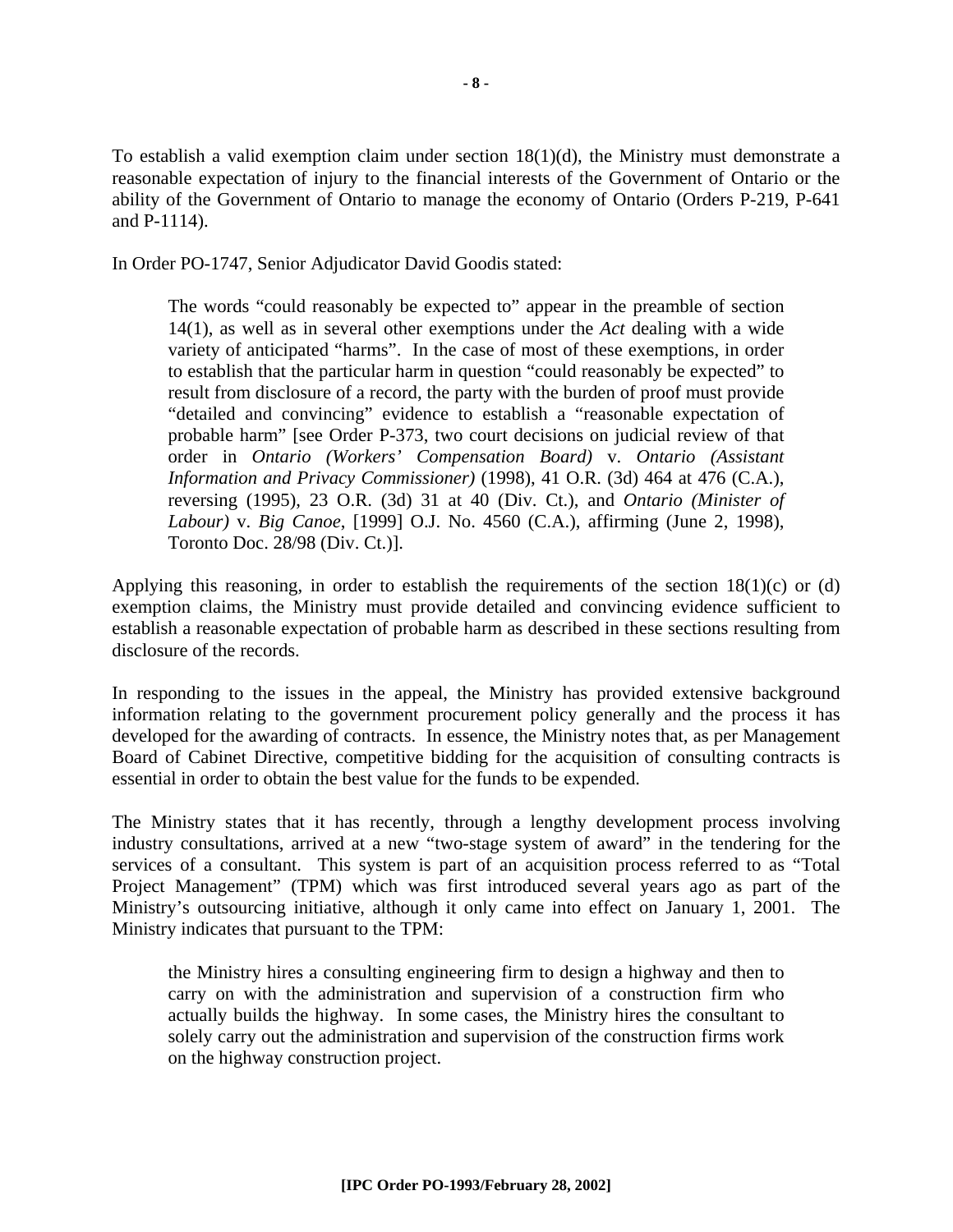The Ministry explains the difference between the system prior to January 1, 2001 and as it currently stands:

As per the system that was in place until December 31, 2000, bidders submitted their Technical and Management Proposal to the Ministry in confidence. The Total Competitive Cost for each Proposal was divided by the Total Score for the Technical and Management Proposal to give the Price/Score Ratio for that Proposal. The best proposal was deemed the one with the lowest Price/Score Ratio.

Effective January 1, 2001, a Corporate Performance Rating (CPR), which measures the past performance of a firm on prior Ministry projects, was introduced into the evaluation process. The Total Competitive Cost, the score of the Technical and Management Proposal and CPR of a firm are weighed at 20, 30 and 50 percent respectively under this new evaluation system. The weighted score for each of these components is added. The firm with the highest total score wins the assignment.

The Ministry notes that, although the records at issue were created prior to this new system coming into place:

Many of the fundamental concepts, the approach and steps are the same … and the impacts of the access to Records should be measured with respect to the new system.

The Ministry explains that debriefing sessions are held after the contract is awarded and that it does provide the specific scores to each consultant, presumably so that each proponent can determine for itself where it was weakest. The Ministry continues that the consultants are, therefore, quite knowledgeable about the details of their specific scores and how the scores are used by the Ministry to evaluate proposals.

The Ministry argues that disclosure of the requested information "would damage the integrity of the consulting bidding system". The Ministry concludes:

The result would be unfairness to all bidders who do not possess this information and would have serious economic impacts on the Ministry in terms of prices sought and in the number and quality of the bids received for each and every contract. The alternative to the disclosure of the scores is to not evaluate the consultants on the basis of their past performance or ability, so that no documents are created. However, such an option is not in keeping with the need of the Ministry to obtain the best work at the lowest possible price, employing a fair and equitable process.

Initially, I have some difficulty accepting the Ministry's position that the "harms" resulting from disclosure of the records at issue, created prior to the implementation of the new system, should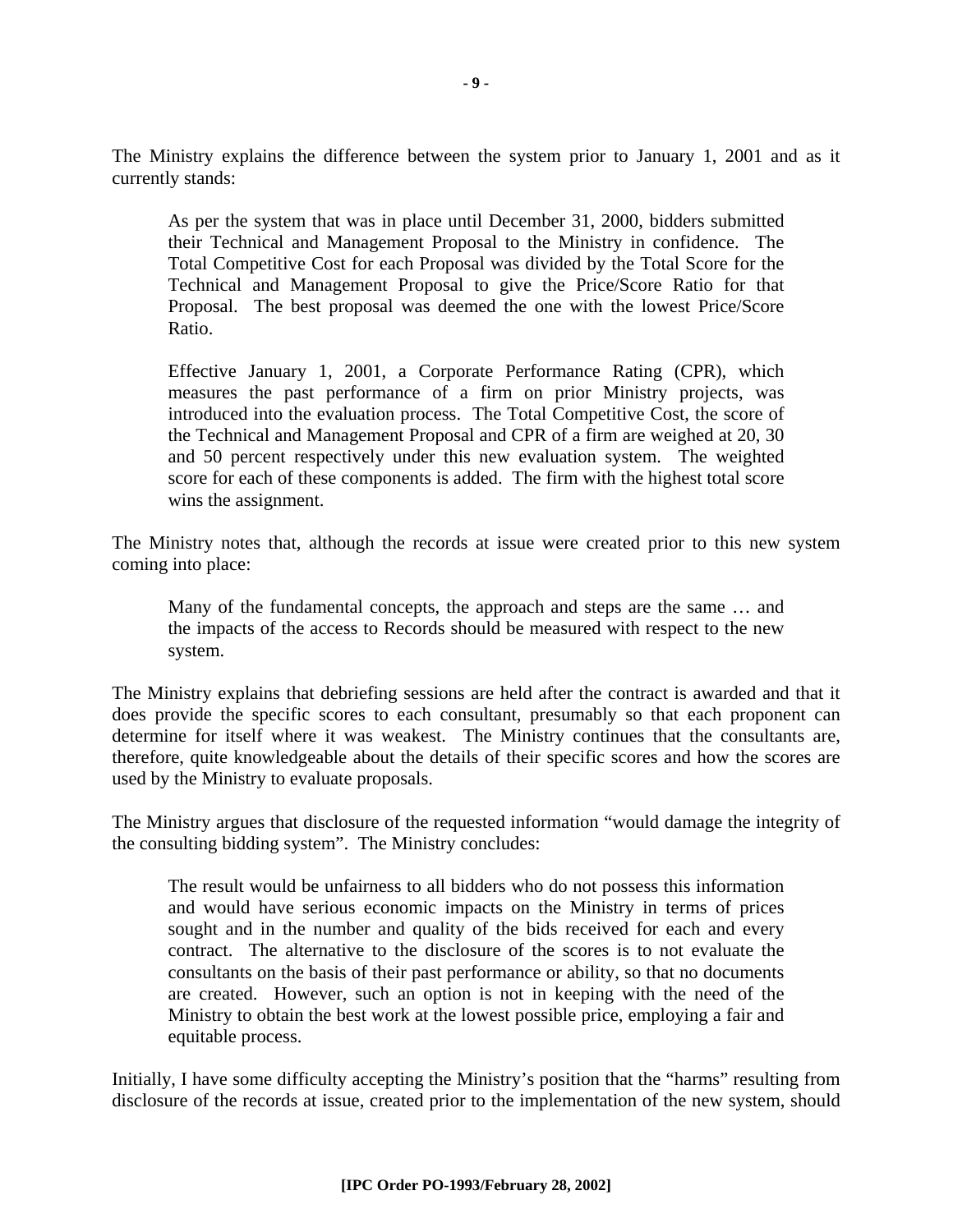be assessed based on the same criteria as the new system. This argument suggests that regardless of the "system", the Ministry will suffer economic harm if the records are disclosed. Yet it has gone to great lengths to explain how the specific construction of the new "weighted" system has created a situation where full disclosure of the records could reasonably be expected to place proponents in a position to anticipate and thus manipulate the tendering process at a significant cost to the Ministry. I am not convinced that the same concerns (as described in the Ministry's representations) arise in the former system such that this leap can or should be made.

Regardless of any similarities in concepts, approach or process, I am not persuaded that the anticipated harms could reasonably be expected to occur from disclosure of the information at issue (or the entire record for that matter) under either system, as discussed below.

The Ministry indicates that the consultant selection system uses three variables in a mathematical formula. These variables consist of the technical score, weighted at 30%, the consultant past performance score (CPR), weighted at 50% and the price, weighted at 20%. The Ministry notes that the consultant industry that bids on Ministry projects is relatively small and that most consultants know whom they are competing against.

It should be noted that the Ministry's web site contains a reasonably detailed description of the new system and explains essentially how each variable is calculated. The Ministry states further:

[T]he consultants can rely upon the debriefing session to fully understand the details of the evaluation system save for the lack of information of the scores of other consultants. If the scores of the other consultants were to be known, the consultant would be in a position to adjust its bid price to maximize its price while still being awarded the contract.

… If the request were granted, the precedent value of such a decision would allow numerous other persons to obtain this information. The use of this information would exploit the evaluation system of the Ministry to the sole benefit of the consultants and the public detriment. Consultants with high technical and past performance scores would be able to price their work higher without the concern for the open market, because they would know how to price their work without fear of the open market competition.

The Ministry provides a number of examples of the manner in which the information can be used, resulting in harm to its economic interests. The Ministry requested in its representations that these portions not be shared with the appellant because to reveal the means by which an outside party could cause harm to the Ministry would result in the very harm it is seeking to prevent.

In my view, the submissions of the Ministry regarding the sharing of its representations undermine its argument that disclosure would damage the integrity of the bidding system. In this regard, the Ministry indicates that certain information relating to two of the variables "is not a generally known fact in the consultant industry" and is "in fact … internal knowledge of the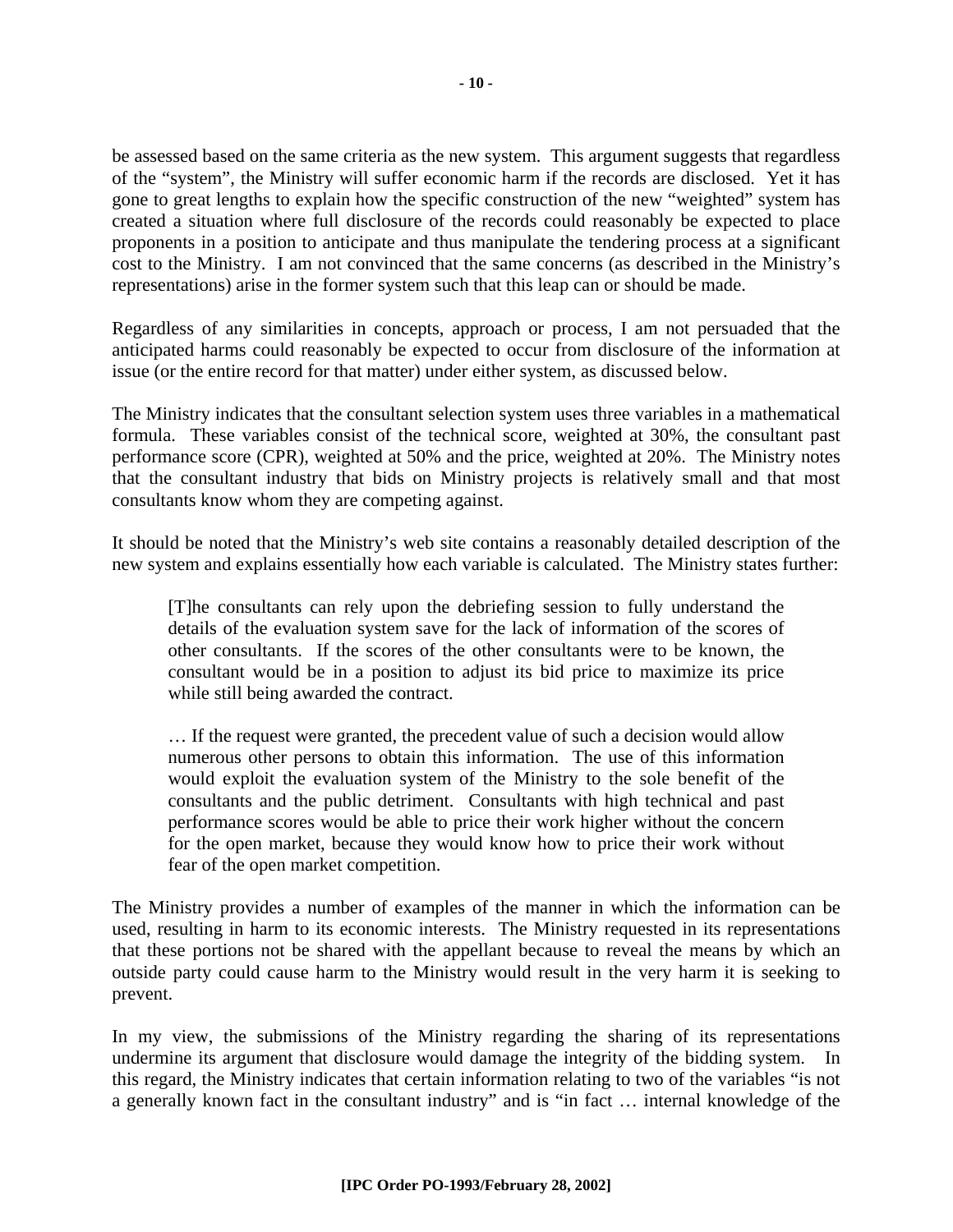Ministry". The Ministry appears to suggest that knowledge of the scores, combined with internal "confidential" Ministry information (which is not at issue in this appeal), could be used by a party to manipulate the tendering process generally.

However, the information in the records comprises only one part of the overall assessment. By the Ministry's own admission, a party would require additional information that, at present, is not known within the industry but is closely held by the Ministry, in order to be able to manipulate the evaluation process in such a way as to affect the Ministry's economic or financial interests. In my view, the need to combine this additional "internal" Ministry information with the information at issue is fatal to this argument relating to harm.

Accordingly, I find that the Ministry has failed to meet its onus in providing detailed and convincing evidence sufficient to establish that disclosure of the records at issue (or the entire record for that matter) could reasonably be expected to result in either of the harms in sections  $18(1)(c)$  and/or (d) on the basis of this argument.

On the other hand, the Ministry may be suggesting that revealing the scores would permit a party to determine what the Ministry already knows. Because the Ministry has requested that this information not be made public, I am somewhat restricted from providing details of its argument. Suffice it to say that the Ministry, through its examples, has attempted to demonstrate how a party using the information in the records could manipulate the scores in such a way as to gain an unfair advantage over other competitors.

Essentially, the Ministry submits that knowledge of the scores of its competitors would permit a consultant to gauge their strengths and weaknesses with respect to all of the evaluation criteria and thus adjust its bids for future tenders accordingly. The end result of this ability to "exploit" the evaluation system, as suggested by the Ministry, could be an undercutting or inflation of the bid prices with the attendant problems either situation creates. Ultimately, according to the Ministry, this could reasonably be expected to impact negatively on its financial interests.

This argument suggests that there is a consistency in the scoring for each company across projects, and that a competitor would be able to take this information and, through its own calculations, determine the scores that the other bidding companies could expect to obtain for any future project.

The scores on the records at issue relate to similar types of projects, thus I would expect that the evaluation criteria are somewhat comparable; although it may be that there are variations. However, based on the Ministry's submissions, I must assume that there are similar expectations with respect to all of the projects. I, therefore, examined the scoring on the records at issue to determine whether it supported the Ministry's argument.

In cases where certain companies submitted bids on more than one project, I observed variations in the scores for each company across the different projects. I also noted that it appears that in some cases the same evaluator (as identified only by initials or first name) assigned different scores to the same company with respect to different projects. Based on the variations within the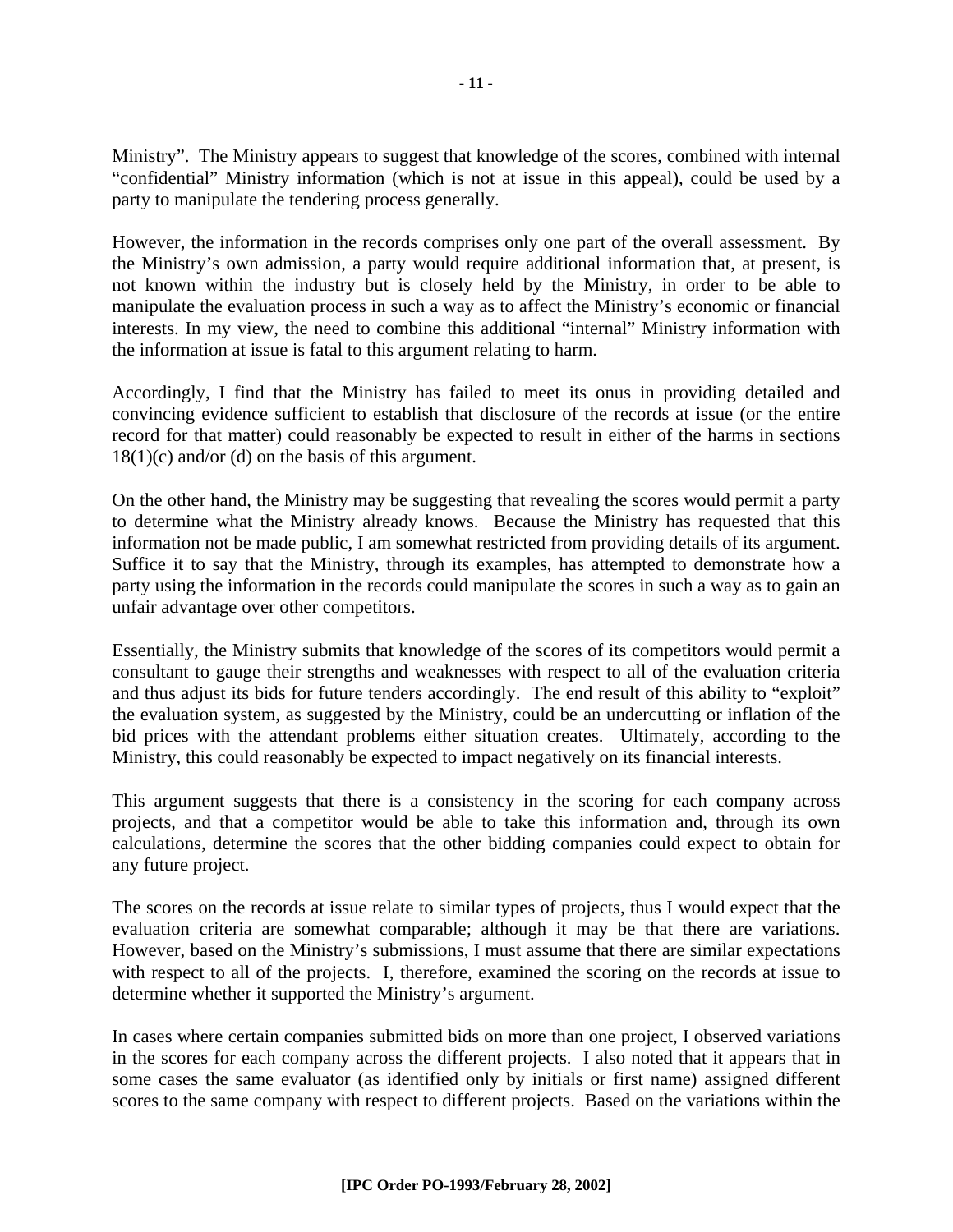records, including the scores, the companies bidding for the different projects and the composition of the evaluation team, I am not convinced that disclosure of the records at issue or the record overall would permit the kind of in-depth analysis and interpretation suggested by the Ministry in a way that could reasonably be expected to result in the harms contemplated by sections  $18(1)(c)$  and/or (d).

The Ministry also suggests that the scores it gives a particular consultant may adversely affect its reputation in the marketplace. The Ministry claims that if consultants know the scores will be released, they may choose not to compete for Ministry contracts. The Ministry submits that this could result in the loss of valuable consulting resources which could reasonably be expected to prejudice its economic interests or be injurious to its financial interests. The Ministry states further that a consultant who believes its reputation has been damaged through disclosure of the information in the records may decide to take legal action against the Ministry, which would similarly impact negatively on its economic or financial interests.

In my view, the Ministry's final two arguments are entirely speculative. Moreover, given the interest and involvement of the consulting engineering community in the development of an evaluation process generally, it is unlikely, in my view, that the disclosure of the scores could reasonably be expected to result in a disinterest on the part of this industry in competing for government contracts.

Based on the above discussion, I find that the Ministry has not provided detailed and convincing evidence to establish a reasonable expectation of probable harm pursuant to either section  $18(1)(c)$  and/or (d) and the records at issue are not exempt on this basis.

#### **ADVICE OR RECOMMENDATIONS**

Section 13(1) of the *Act* states:

A head may refuse to disclose a record where the disclosure would reveal advice or recommendations of a public servant, any other person employed in the service of an institution or a consultant retained by an institution.

Previous orders of the Commissioner have established that advice and recommendations, for the purposes of section 13(1) must contain more than mere information. To qualify as "advice" or "recommendations", the information contained in the records must relate to a suggested course of action, which will ultimately be accepted or rejected by its recipient during the deliberative process (Orders P-94, P-118, P-883 and PO-1894). Information that would permit the drawing of accurate inferences as to the nature of the actual advice and recommendation given also qualifies for exemption under section 13(1) of the *Act* (Orders P-1054, P-1619 and MO-1264).

The interpretation of section 13(1) first introduced in Orders 94 and P-118 was applied in Order P-883, upheld by the Divisional Court in *Ontario (Ministry of Consumer and Commercial Relations) v. Fineberg* (December 21, 1995), Toronto Doc. 220/95, leave to appeal refused [1996] O.J. No. 1838 (C.A.).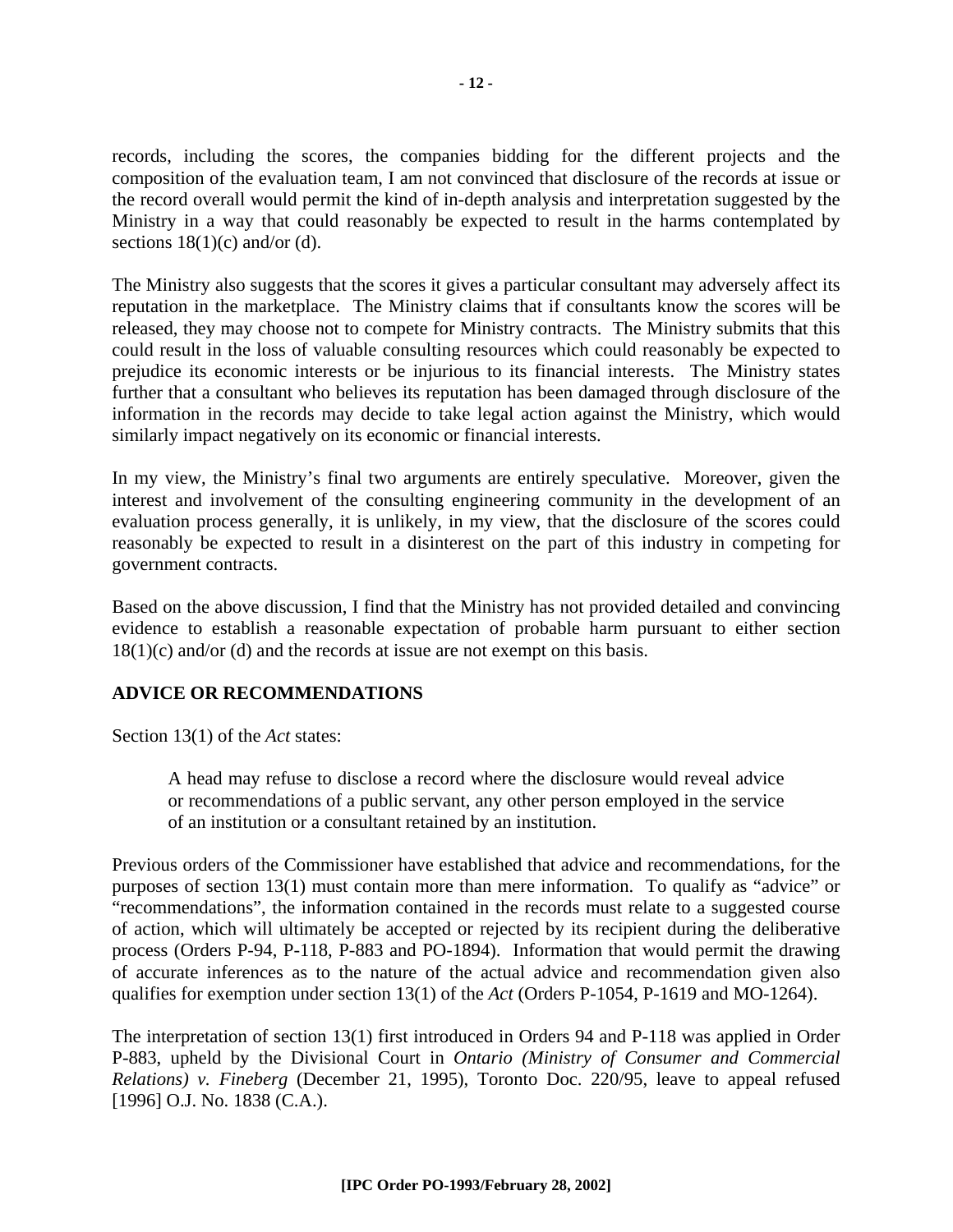In Order P-883, former Adjudicator Anita Fineberg stated:

I have reviewed Record 6 and find that it contains an update to the Secretary of the Cabinet on the beer dispute, but does not relate to a suggested course of action which will be accepted or rejected by the Secretary. I find, therefore, that Record 6 is not exempt under section 13(1) of the *Act*.

In its endorsement, the Divisional Court commented on Adjudicator Fineberg's interpretation of the exemptions in that order:

…we are satisfied that the applicant has failed on either standard of review [i.e. patent unreasonableness or a high standard of deference] **and there is no reason to interfere with the interpretation given by the Inquiry Officer nor the results reached in connection with the records relating to the sections outlined above.** [emphasis added]

In Order 94, former Commissioner Sidney B. Linden commented on the scope of this exemption. He stated that it "... purports to protect the free flow of advice and recommendations within the deliberative process of government decision-making and policy-making". Building on his earlier discussion in Order 94, former Commissioner Linden noted in Order P-118:

The general purpose of the section 13 exemption has been discussed in Order 94 (Appeal Number 890137) released on September 22, 1989. At page 5, I stated that:

...in my view, section 13 was not intended to exempt all communications between public servants despite the fact that many can be viewed, broadly speaking, as advice or recommendations. As noted above, section 1 of the *Act* stipulates that exemptions from the right of access should be limited and specific. Accordingly, I have taken a purposive approach to the interpretation of subsection 13(1) of the *Act*. In my opinion, this exemption purports to protect the free flow of advice and recommendations within the deliberative process of government decision-making and policy-making.

…

In my view, "advice", for the purposes of subsection 13(1) of the *Act*, must contain more than mere information. Generally speaking, advice pertains to the submission of a suggested course of action, which will ultimately be accepted or rejected by its recipient during the deliberative process.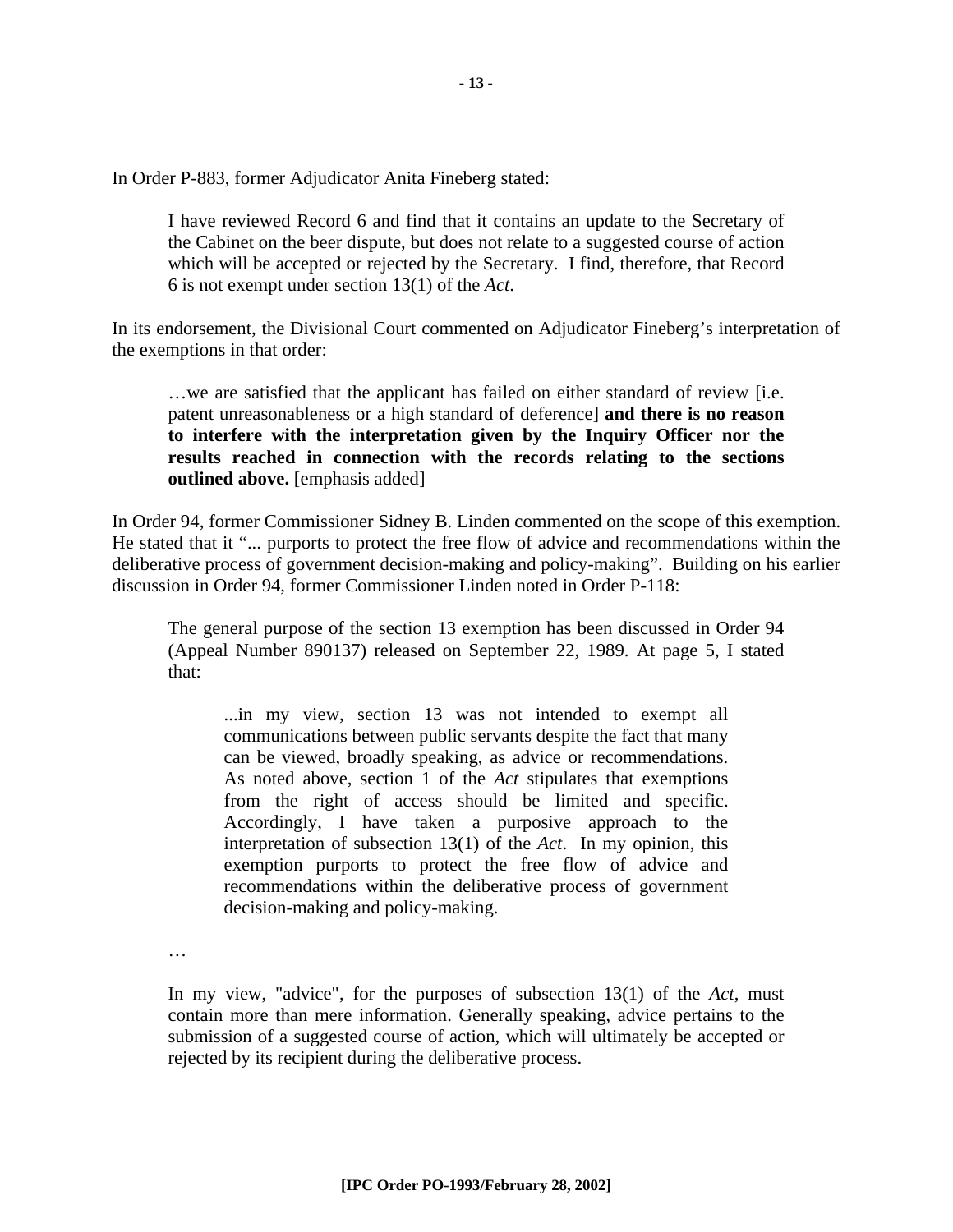My interpretation of "advice" would appear to be consistent with the way in which the word has been defined by the Quebec Commission d'accès à l'information (the "Commission") when interpreting a similar provision in its legislation entitled, *An Act respecting Access to documents held by public bodies and the protection of personal information*, R.S.Q. Chapter A-2.1. According to an analysis by Dussault and Borgeat in *Administrative Law, A Treatise*, 2nd Edition, Vol. 3, Carswell, 1989 at page 347 the Commission defined "advice" in its decision in the case of *J. v. Commission scolaire Jacques-Cartier* (1985) 1 C.A.I. 82 as follows:

... advice is "an opinion expressed during debate", the action of debating being the fact of "studying in view of a decision to be made". Advice is thus not an opinion "that a person is made aware of to keep him informed", but rather " to invite that person to do or not to do a certain thing". Considering therefore, that advice implies a decision-making process in progress, the Commission concluded "advice is counsel or a suggestion as to a line of conduct to adopt during the process. Logically, it takes place after research and examination into the facts, i.e. study, has taken place"[Tr.].

The purpose and scope of the section 13(1) exemption as interpreted by this office was implicitly endorsed by the Court of Appeal in the judicial review of Order P-1398 (*Ministry of Finance v. John Higgins, Inquiry Officer and John Doe, Requester* [1999] O.J. No. 484, 118 O.A.C. 108 (C.A.), reversing [1998] O.J. No. 5015 (Div. Ct.), leave to appeal refused [1999] S.C.C.A. No. 134 (S.C.C.).

The Ministry submits:

The information set out in the records at issue may look like factual information at first glance, but from the foregoing description of the system it will be apparent that such is not the case. Each "score" represents in numerical form the judgment of a scorer with respect to one aspect of a consultant's RFP submission. The scorer assesses the materials submitted for their technical merit and responsiveness to the needs of the Ministry and makes a judgment as to the strength and weaknesses of the consultant for the purpose of recommending to senior staff of the ministry how that consultant's submission should be viewed in terms of awarding a contract. The scorer's judgment is expressed in a numerical score with respect to each aspect of the consultant's submission rather than in words. The individual scores and the totals convey to senior staff the scorer's recommendations as to which consultant the contract should be awarded.

With the changes in the role of the Ministry through TPM the importance of the consultant is greatly magnified. Responsibility for design and construction and supervision is transferred from Ministry staff to the consultant and its resources. The size of the contracts involved in this process, and the level of dependence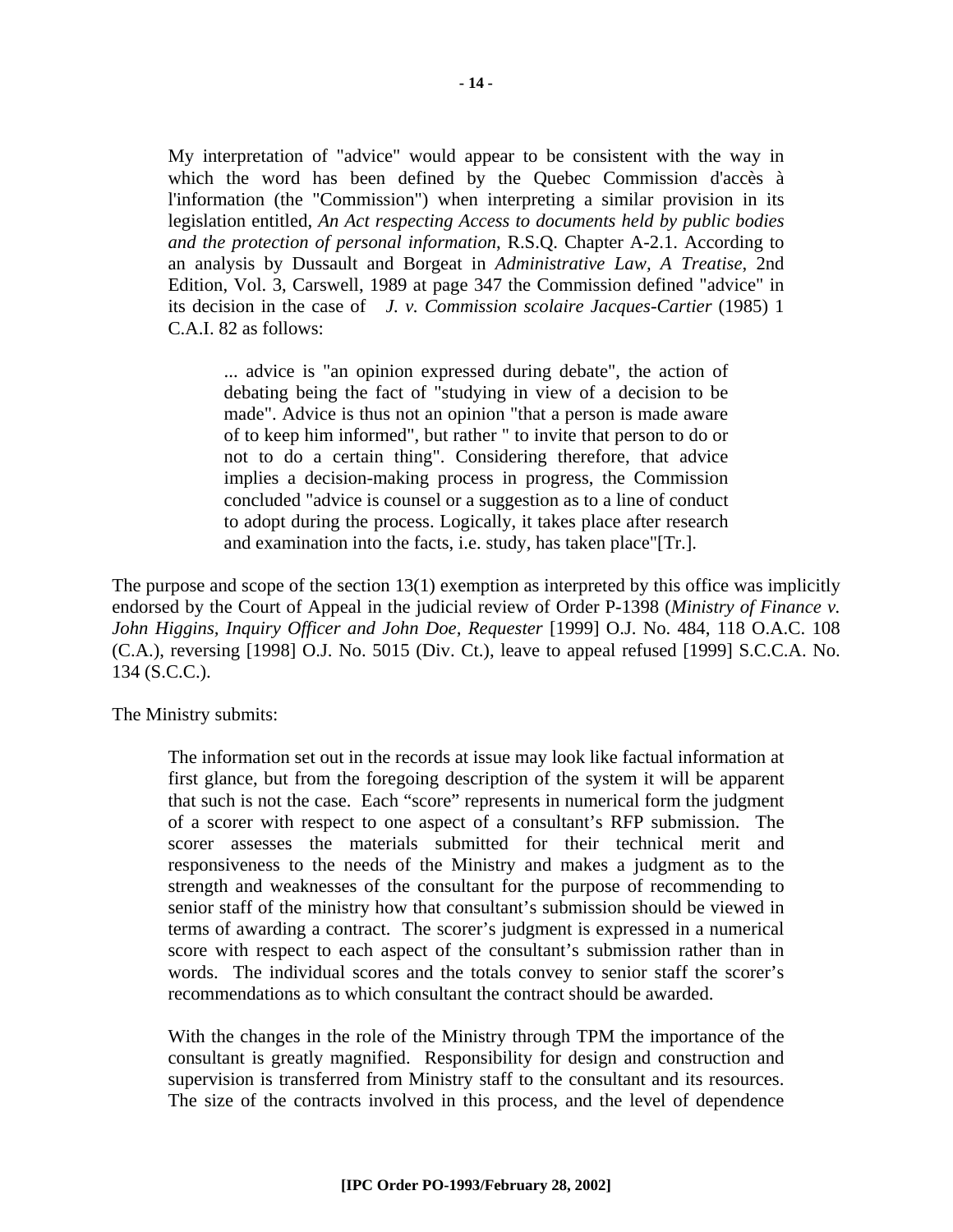upon the consultant to produce a quality functional provincial highway infrastructure makes the process of advising the Minister on the awarding of such contracts extremely important. These score sheets are the medium for the provision of such advice by public servants on the staff of the Ministry.

Further on this point, the Ministry describes how the records are used as part of the Consultant Evaluation Process, including a description of the composition of the evaluation team and its role:

Ministry staff as part of the consultant evaluation process assigns the technical component scores…the process still emphasizes the evaluation of the technical component score, the past performance score and the price tendered by the consultant. Ministry staff assess these variables in order to select the appropriate consultant…

… Ministry staff … evaluate and assign scores for each consultant. The difference relates to the composition of the evaluation team …

…

The evaluation team [for a TPM – Construction Contract Administration Contract] consists of a Chairperson and three technical staff from the Construction Office, all of whom are Ministry employees. The technical staff are either Contract Control Officers or Senior Construction Administration Technicians with the requisite knowledge and construction experience to carry out the required assessment of a consultant submission.

Once the submissions have been evaluated at the EOI stage, the chairperson reviews these scores and makes recommendations to the Manager of Construction on the short listing … At the RFP stage a more comprehensive predetermined scoring system is used to assess the technical component of a consultant's proposal. Up until December 31, 2000, the Chairperson used these technical scores to calculate the price/score ratio. Currently, the approach implemented January 1, 2001 applies to calculate the price/score/CPR in weighted scores. The Chairperson then provides the successful consultant with a conditional award pending approval by the appropriate delegated authority, based on the value of the assignment…

…the evaluation team [for a TPM – Detailed Design and Construction Contract Administration] consists of the Ministry's Project Manager from the Planning and Design office and several Ministry staff with expertise in the various functions of engineering and construction required for the work..

For the construction administration portion of the evaluation, the team consists of a Chairperson and three technical staff from the Construction Office appointed by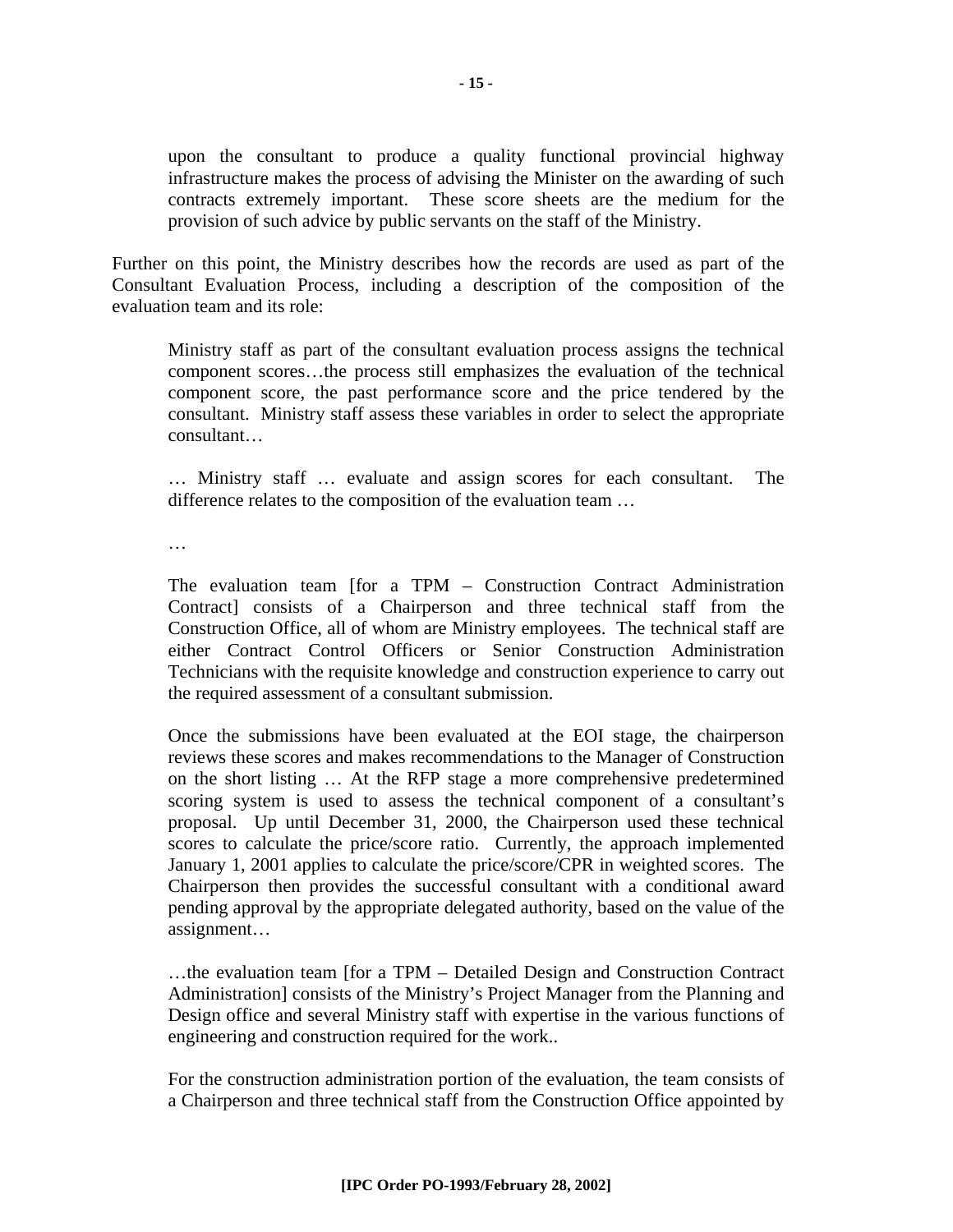the Manager of Construction. All are Ministry employees. At both the EOI stage and RFP stage, the three-member team assesses the submissions based on a preestablished scoring system. Each member of the team scores the firms individually and then they meet together and discuss differences in order to ensure that any one member of the team has not missed any items requiring evaluation. If concerns or potential problems arise the Chairperson is asked to make a ruling. Once the scoring is complete a summary chart is submitted to the Chairperson with the average score of the team members. The scores are reviewed by the Chairperson, and submitted to the Project Manager in Planning and Design, who leads the total evaluation team. The score for the Contract Administration portion is incorporated with the design scores to come up with the total evaluated scores.

The Ministry also describes how the three variables (price/score/CPR) used in the consultant selection process are calculated and how they interact to enable the Ministry to arrive at the final score.

#### **Corporate Performance Rating (CPR)**

Under the new system, which was put into effect on January 1, 2001, past performance is weighted at 50% of the overall score. The CPR is a three-year weighted average computed from the ratings of the performance appraisals issued, calculated every three months. According to the Ministry's web site, the CPR is calculated using the following equation:

 $CPR = 3(Avg. Yr. 1) + 2(Avg. Yr. 2) + 1 (Avg. Yr. 3) divided by 6$ 

Avg Yr.  $1 =$  Average of all appraisals with the most recent 12 months Avg Yr.  $2 =$  Average of all appraisals in 12 months prior to Year 1 Avg Yr.  $3 =$  Average of all appraisals in 12 months prior to Year 2

CPR's are rated between 1 and 5, with 5 being outstanding and 1 being poor, not acceptable.

The Ministry's web site indicates further that appraisals will be completed once the assignment has been completed. According to the web site:

Appraisals for all types of capital project consultant assignments are included to calculate a consultant's CPR (e.g. Preliminary Design, Detailed Design, Construction Administration, Total Project Management, Functional Assignments for single engineering disciplines, RFP, RFQ, etc.). At this time, the postconstruction appraisals of design assignments are not used in CPR calculation.

#### **Technical component**

The Ministry indicates that the "consultant technical submissions are scored to a scale typically ranging from 600 – 1800 points maximum. The evaluation requirements and the scale are predetermined." This method of calculation is similar in both the pre and post January systems.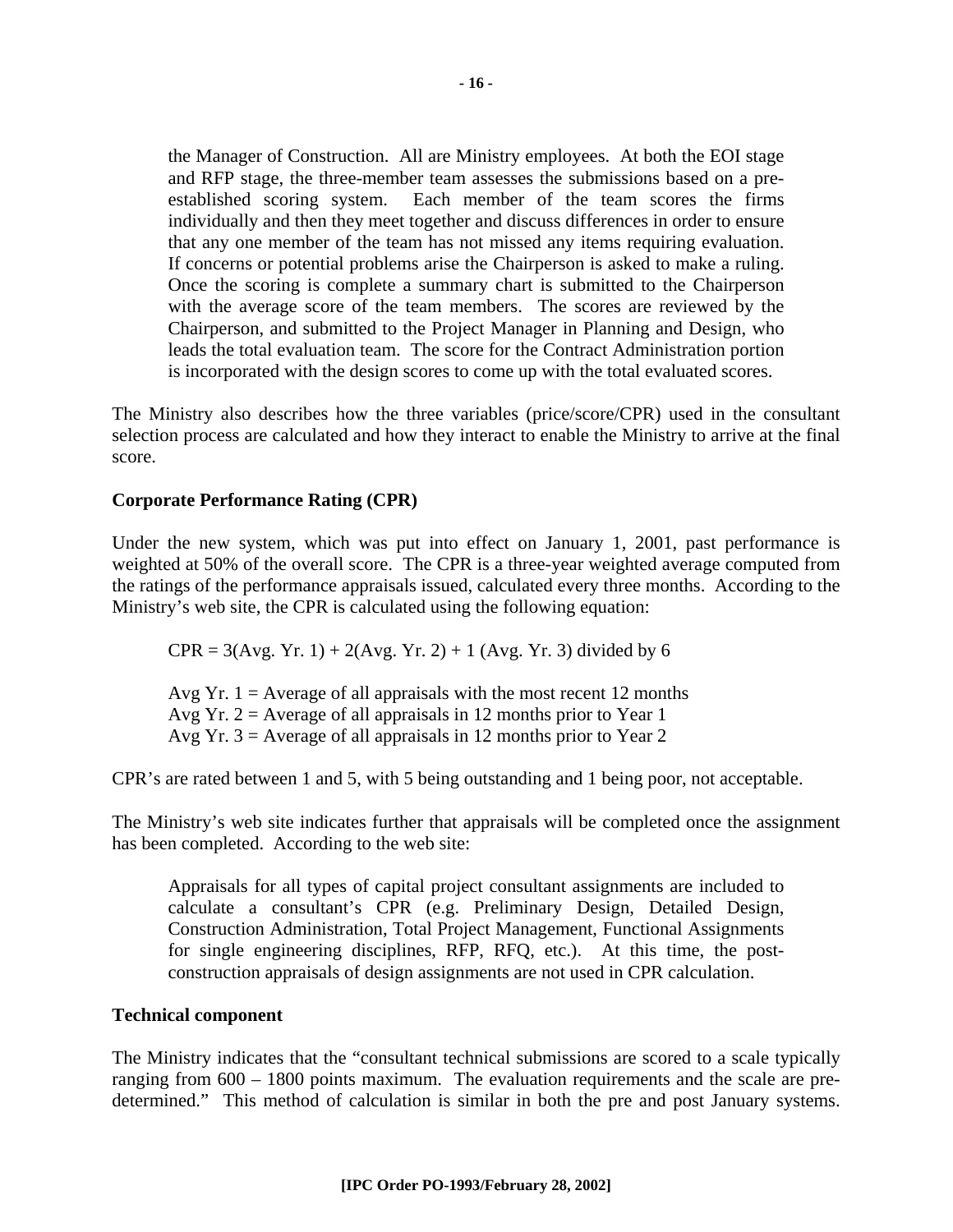The Technical scores of the proposal are weighted at 30% of the overall score under the new system.

#### **Proposals submitted at the RFP stage**

In both systems, the consultant firms submit their proposals under a two-envelop process. The first envelop containing the technical (and management proposal) is opened and the scores are calculated. After January 2, 2001, if a consultant meets the minimum technical requirements, the second envelop containing the price (weighted at 20%) is opened and the qualified submissions are weighted using the three variables. The consultant with the highest overall score wins the assignment. Under the old system, once a consultant meets the minimum technical requirements, the price envelop is opened and the Price/Score Ratio is calculated. The firm with the lowest Price/Score Ratio wins the assignment.

With respect to the awarding of the contract, the Ministry states:

Once the scores have been completed, senior management within the Ministry's Region where the project is located use the scores to select the consultant, who is then recommended for award.

It appears that the awarding of a contract (in either system) is based on a non-discretionary application of an established formula or pre-set criteria. If, as the Ministry suggests, after totaling up the scores, there is no further assessment of the information contained therein, no balancing or options or opinion to put forward, I am somewhat at a loss to understand the nature of the advice being given. In other words, rather than the selection panel putting the consultant forward to the Chairperson (or any other senior management for that matter) with a recommendation that this party be awarded the contract, it appears that the process is designed such that, once the mechanics of the assessment are completed, based on the application of established criteria, there is no discretionary decision to be made; there is no advice to be accepted or rejected during the deliberative process.

Even if there is an element of discretionary decision-making, that is, an ability of the recipient to accept or reject the awarding of the contract to a particular consultant, in my view, the development of the advice or recommendations would only occur once the completed scores for the technical component are given to the Chairperson (or Manager) and the remaining calculations are made based on the overall compilation of all of the variables.

I do not accept the Ministry's argument that these scores represent the judgment of the scorer for the purpose of making a recommendation to senior staff. In applying the pre-set criteria to the information contained in the proposals, the evaluators are essentially providing the factual basis upon which any advice or recommendations would be developed. Broadly viewed, the Ministry's approach could be taken to mean that every time a government employee expresses an opinion on a policy-related matter, or sets pen to paper, the resultant work is intended to form part of that employee's recommendations or advice to senior staff on any issue.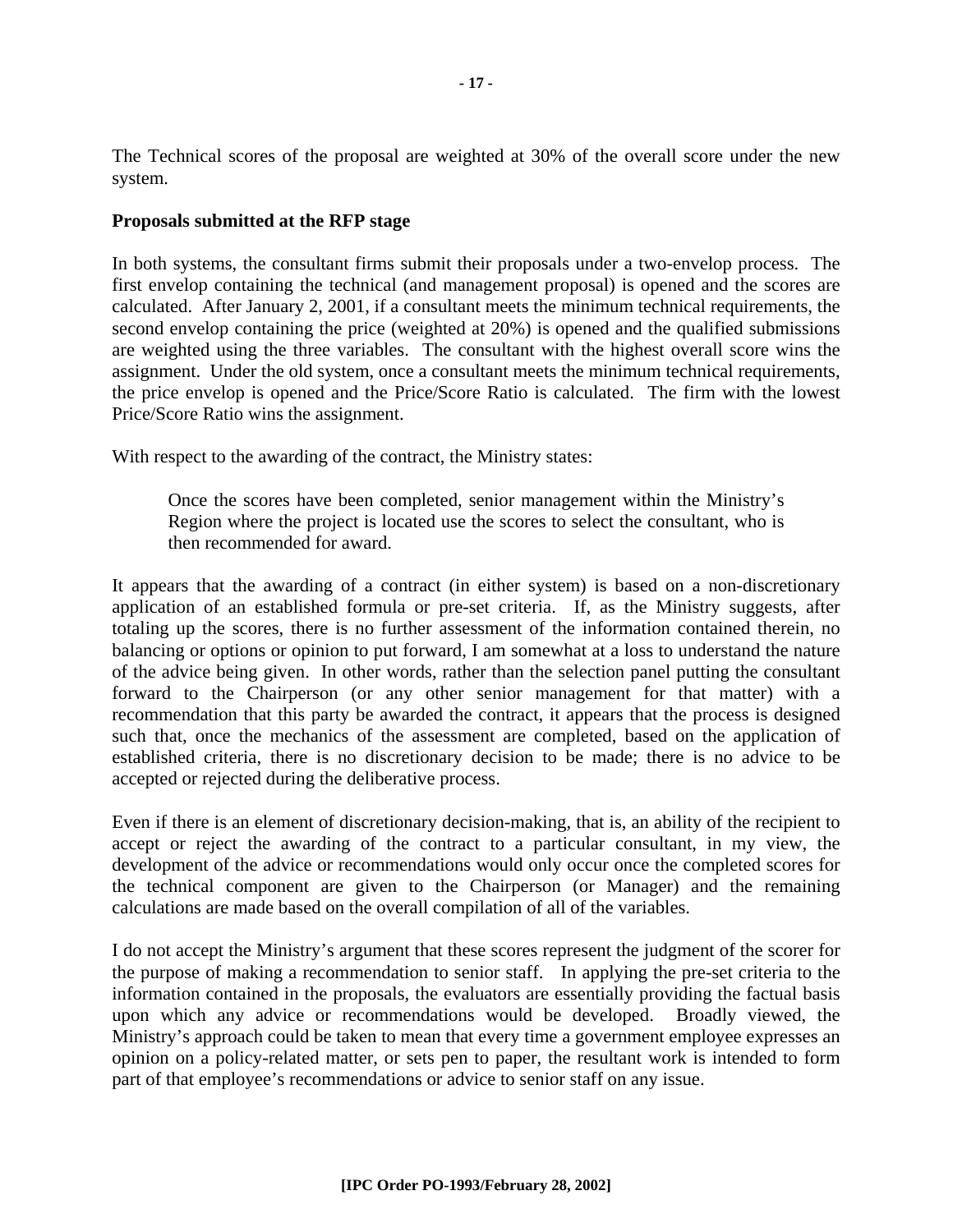As I noted above, the purpose of the exemption in section 13(1) is to protect the free flow of advice or recommendations **within the deliberative process**. The importance of protecting this type of information is to ensure that employees do not feel constrained by outside pressures in exploring all possible issues and approaches to an issue in the context of making recommendations or providing advice within the deliberative process of government decisionmaking and policy-making. Ultimately, it is the recipient of the advice or recommendations who will make the decision and thus be held accountable for it.

Support for this approach to the interpretation of section 13(1) can be found in *Public Government for Private People: The Report of the Commission on Freedom of Information and Individual Privacy 1980*, vol. 2 (Toronto: Queen's Printer, 1980) (the Williams Commission Report) at p. 292:

A second point concerns the status of **material that does not offer specific advice or recommendations, but goes beyond mere reportage to engage in analytical discussion of the factual material or assess various options relating to a specific factual situation. In our view, analytical or evaluative materials of this kind do not raise the same kinds of concerns as do recommendations.** Such materials are not exempt from access under the U.S. act, and it appears to have been the opinion of the federal Canadian government that the reference to "advice and recommendations" in Bill C-15 would not apply to material of this kind [16]

.

Similarly, the U.S. provision and the federal Canadian proposals do not consider professional or technical opinions to be "advice and recommendations" in the requisite sense. Clearly, there may be difficult lines to be drawn between professional opinions and "advice." Yet, it is relatively easy to distinguish between professional opinions (such as the opinion of a medical researcher that a particular disorder is not caused by contact with certain kinds of environmental pollutants, or the opinion of an engineer that a particular high-level bridge is unsound) and the advice of a public servant making recommendations to the government with respect to a proposed policy initiative. The professional opinions indicate that certain inferences can be drawn from a body of information by applying the expertise of the profession in question. **The advice of the public servant recommends that one of a possible range of policy choices be acted on by the government.** [emphases added]

According to the Ministry, its evaluators are "Ministry staff with the requisite education and knowledge of the construction industry needed to evaluate the consultants' proposals". In conducting their review of the proposals submitted to the Ministry pursuant to RFP's, these individuals are, as I noted above, establishing the factual basis upon which advice and/or recommendations may ultimately be made. Moreover, in this case, the entire exercise may be even further removed from the deliberative process through its very design.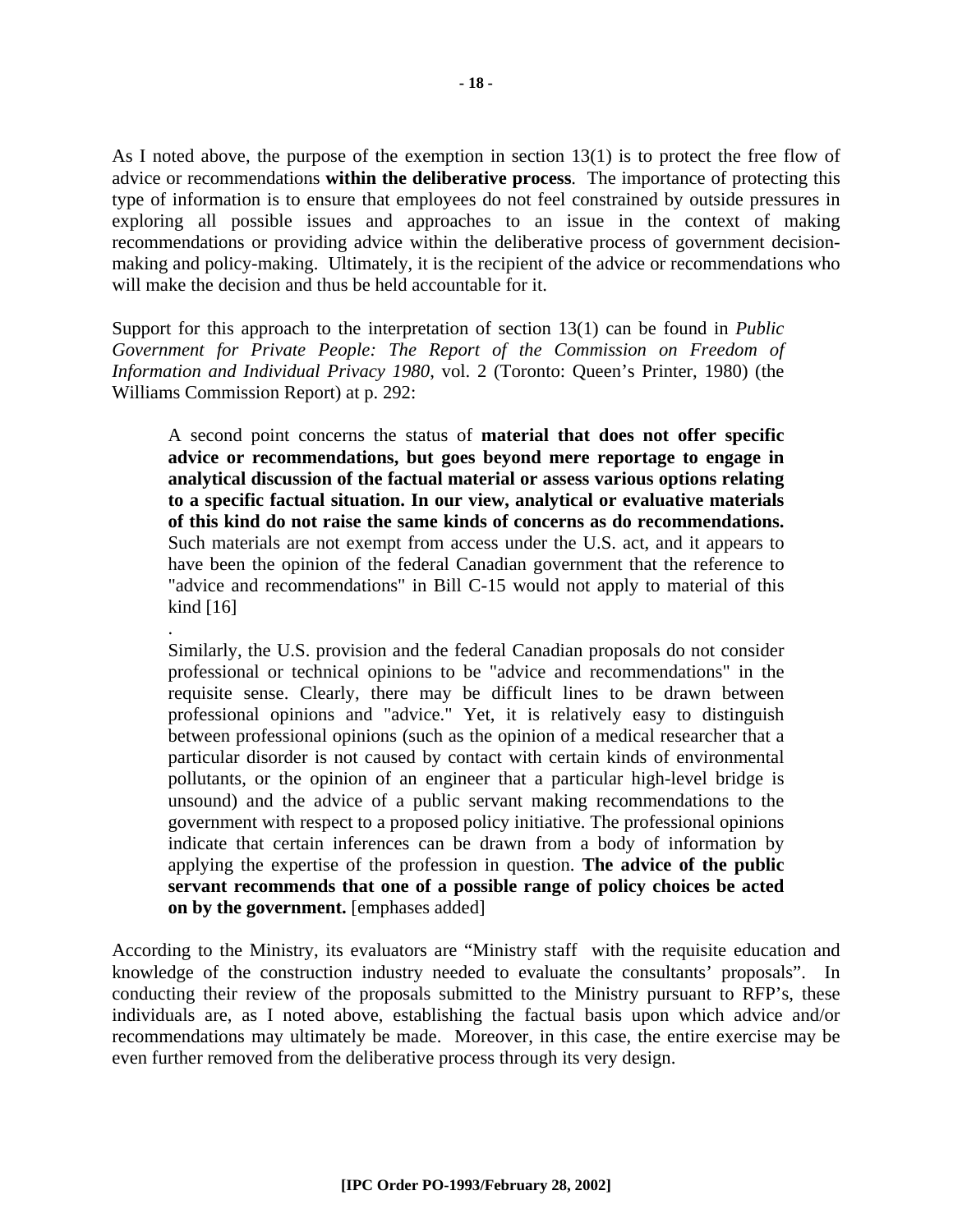Even if a broader definition were adopted for "advice" and "recommendations", to include, for example, all expressions of opinion on policy-related matters, I would not find the Project Supervisor scores exempt because they are, as I noted above, primarily of a factual or background nature. In and of themselves, they do not "advise" or "recommend" anything, nor can they be seen as predictive of the advice or recommendations that would ultimately be given. It would not be accurate to view them as advice or recommendations in the sense required by section 13(1). On this basis, I find that section 13(1) does not apply to the records at issue or the records in their entirety.

#### **THIRD PARTY INFORMATION:**

Section 17(1) of the *Act* reads, in part:

A head shall refuse to disclose a record that reveals a trade secret or scientific, technical, commercial, financial or labour relations information, supplied in confidence implicitly or explicitly, where the disclosure could reasonably be expected to,

- (a) prejudice significantly the competitive position or interfere significantly with the contractual or other negotiations of a person, group of persons, or organization;
- (b) result in similar information no longer being supplied to the institution where it is in the public interest that similar information continue to be so supplied;
- (c) result in undue loss or gain to any person, group, committee or financial institution or agency;

In order for a record to qualify for exemption under sections 17(1)(a), (b) or (c) of the *Act*, each part of the following three-part test must be satisfied:

- 1. the record must reveal information that is a trade secret or scientific, technical, commercial, financial or labour relations information; **and**
- 2. the information must have been supplied to the institution in confidence, either implicitly or explicitly; **and**
- 3. the prospect of disclosure of the record must give rise to a reasonable expectation that one of the harms specified in (a), (b) or (c) of section 17(1) will occur [Orders 36, M-29, M-37, P-373].

To discharge the burden of proof under part three of the test, the parties resisting disclosure must present evidence that is detailed and convincing, and must describe a set of facts and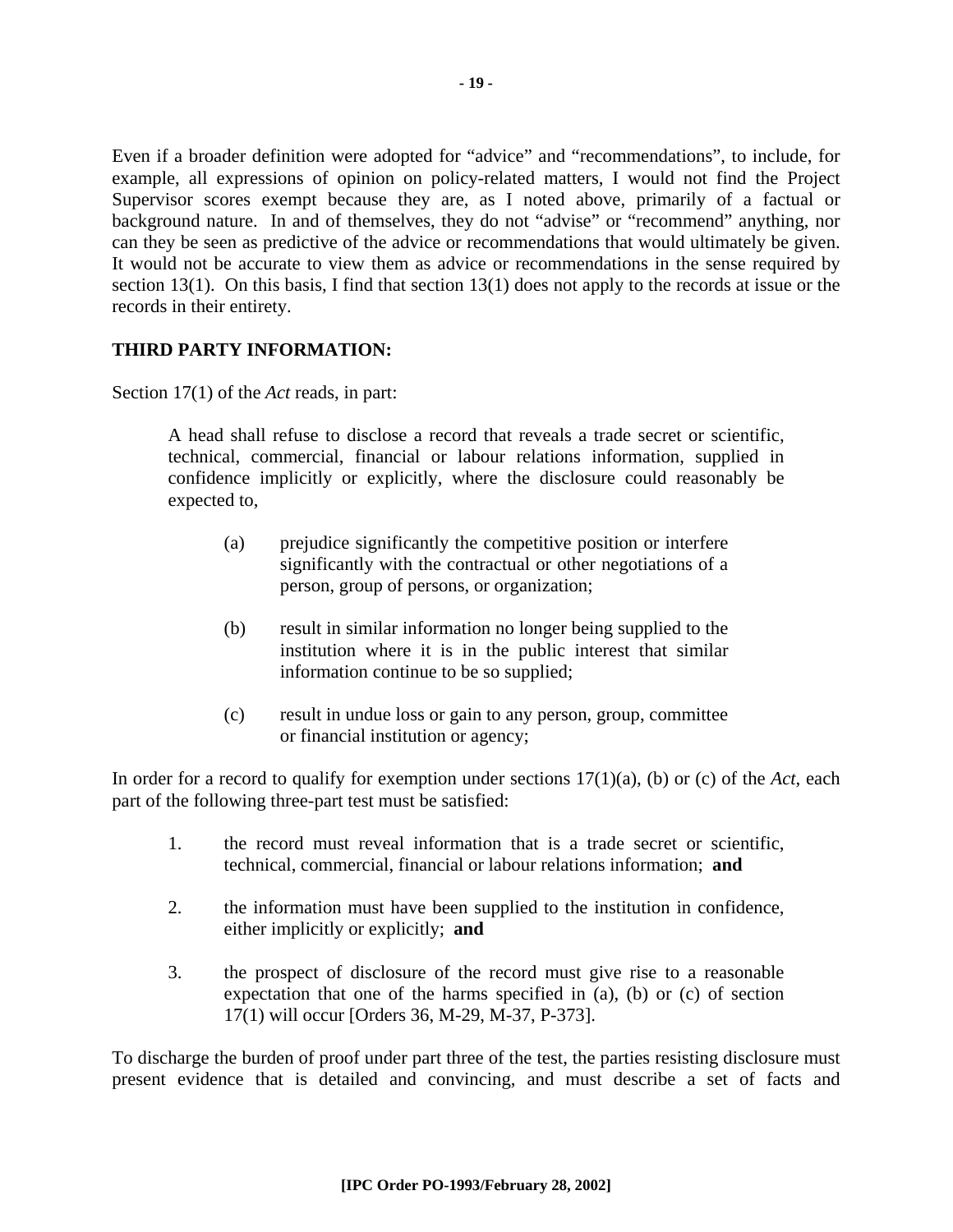circumstances that could lead to a reasonable expectation that one or more of the harms described in section 17(1) would occur if the information was disclosed [Orders 36, P-373].

This three-part test and the statement of what is required to discharge the burden of proof under part three of the test have been approved by the Court of Appeal for Ontario. In its decision upholding Order P-373, the Court stated:

With respect to Part 1 of the test for exemption, the Commissioner adopted a meaning of the terms which is consistent with his previous orders, previous court decisions and dictionary meaning. His interpretation cannot be said to be unreasonable. With respect to Part 2, the records themselves do not reveal any information supplied by the employers on the various forms provided to the WCB. The records had been generated by the WCB based on data supplied by the employers. The Commissioner acted reasonably and in accordance with the language of the statute in determining that disclosure of the records would not reveal information supplied in confidence to the WCB by the employers. Lastly, as to Part 3, the use of the words "*detailed and convincing*" do not modify the interpretation of the exemption or change the standard of proof. These words simply describe the quality and cogency of the evidence required to satisfy the onus of establishing reasonable expectation of harm. Similar expressions have been used by the Supreme Court of Canada to describe the quality of evidence required to satisfy the burden of proof in civil cases. If the evidence lacks detail and is unconvincing, it fails to satisfy the onus and the information would have to be disclosed. It was the Commissioner's function to weigh the material. Again it cannot be said that the Commissioner acted unreasonably. Nor was it unreasonable for him to conclude that the submissions amounted, at most, to speculation of possible harm [emphasis added] [*Ontario (Workers' Compensation Board) v. Ontario (Assistant Information and Privacy Commissioner)* (1998), 41 O.R. (3d) 464 at 476 (C.A.)].

The analysis set out below follows the Commissioner's traditional tests considered and found reasonable by the Court of Appeal for Ontario in *Ontario (Workers' Compensation Board)* cited above.

The Ministry did not provide representations on the application of section 17(1) of the *Act*, stating that it leaves it to the affected parties and the intervenor to make their case. Accordingly, the burden of proof rests with the affected parties and the intervenor, and it is up to these parties to provide evidence and representations sufficient to establish the requirements of the section 17(1) exemption claim.

#### **Requirement One – Type of Information**

The intervenor submits that "the requested information is derived from detailed technical proposals and the scoring of those proposals is clearly commercial information that represents a key activity in the process for buying and selling engineering services.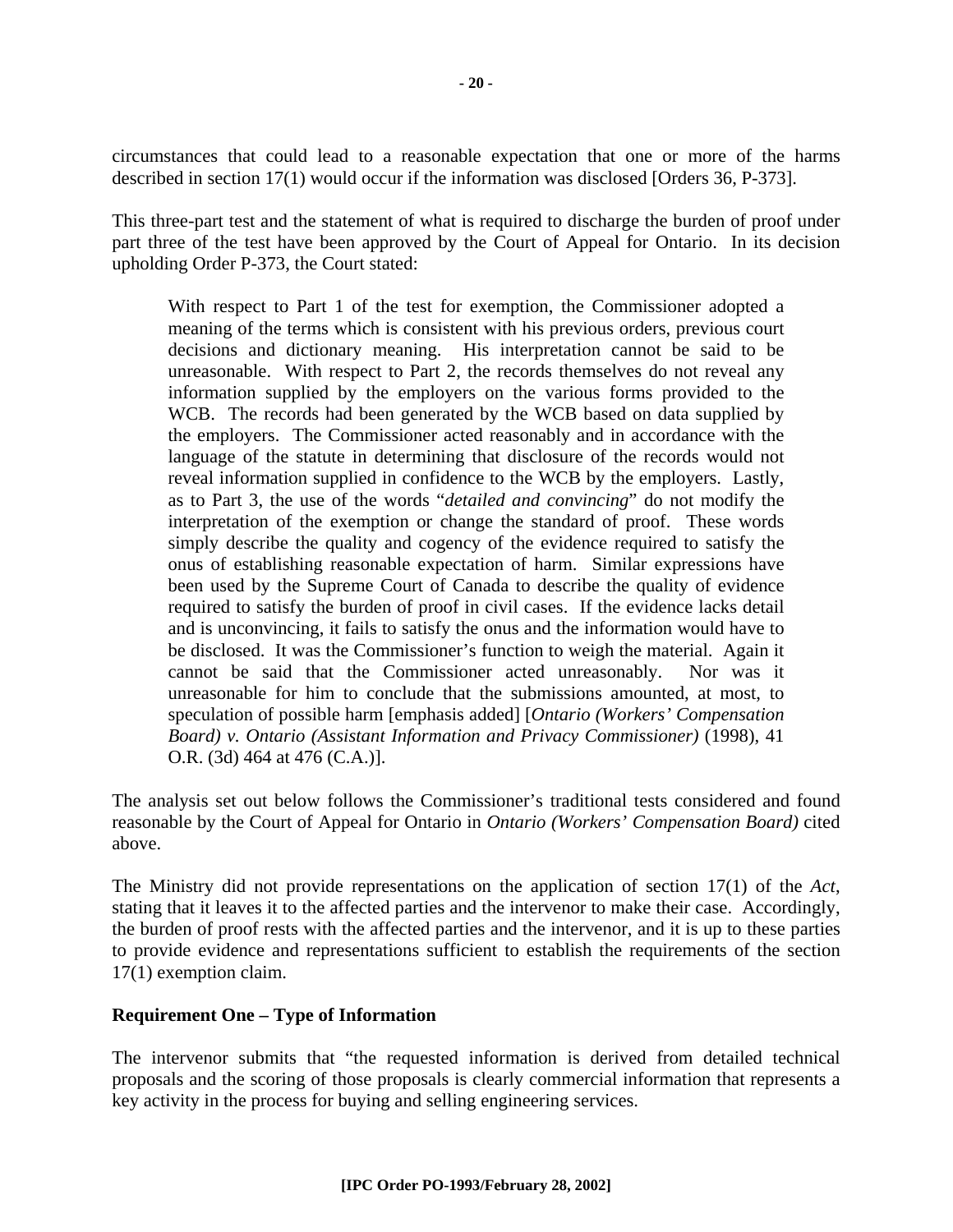The submissions made by the other affected parties tend to echo the intervenor's position in this regard.

The term "commercial information" in section 17(1) has been defined in previous orders of this office to mean information that relates solely to the buying, selling or exchange of merchandise or services (Order P-493). The records at issue consist of the evaluation scores assigned to each company that submitted a proposal in response to Requests for Proposals (RFP's) issued by the Ministry. The evaluations were conducted by Ministry staff. Many previous orders have found that records prepared by a company in response to an RFP contain commercial information (see, for example, Order PO-1957). Previous orders have also concluded that evaluation notes and/or scores made by institution staff which pertain to proposals and interviews/presentations relate to the process of selecting bidders to provide services to the institution (Orders PO-1957, PO-1816 and PO-1818, for example).

Consistent with this line of orders, I find that the records, which contain the scores assigned by each evaluator for each company that submitted a proposal, relates to the process designed by the Ministry for selecting the consultant to provide the required services, and as such, qualifies as commercial information.

#### **Requirement Two – Supplied in Confidence**

In order to satisfy the second requirement, the affected parties and the intervenor must show that the information was supplied to the Ministry, either implicitly or explicitly in confidence. Information contained in a record not actually submitted to an institution will nonetheless be considered to have been "supplied" for the purposes of section 17(1) if its disclosure would permit the drawing of accurate inferences with respect to the information actually supplied to the Ministry (Orders P-179, P-203, PO-1802 and PO-1816).

The intervenor acknowledges that the records contain the scoring by the Ministry of a number of proposals submitted by several of its member companies in response to RFP's but submits that:

Given the nature of the marketplace, it is clear that the requested information, in combination with information previously released by [the Ministry], would definitely identify the companies and their detailed scoring on the projects in question. This would significantly interfere with the confidentiality of the tendering process …

Engineering proposals represent a comprehensive presentation of the capabilities of a professional firm to undertake an engineering assignment. Within the practice of professional engineering, proposals are submitted with a definite understanding that they are provided for the sole use of the client and that they will be treated as confidential information ...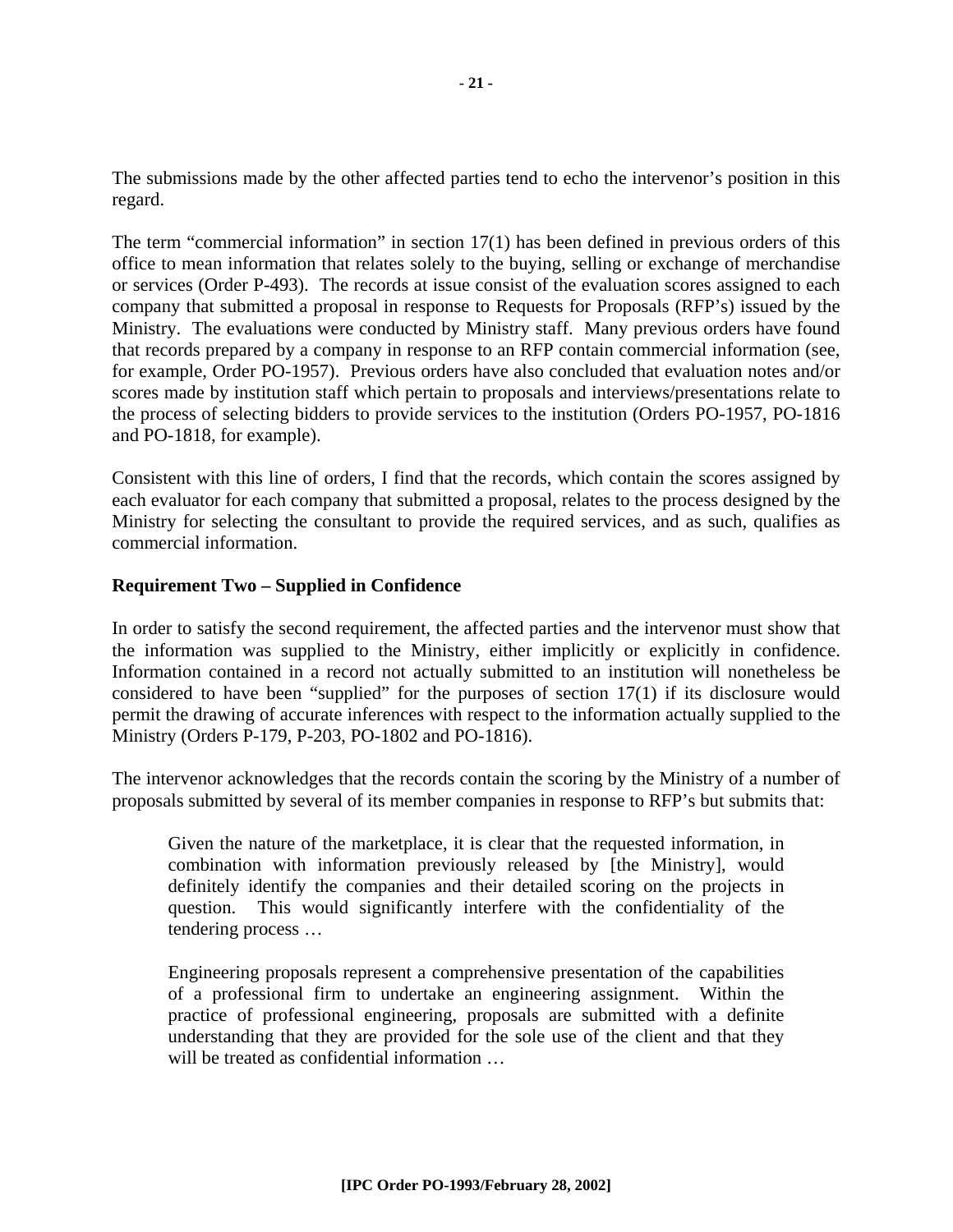Similarly, the details of the scoring of that confidential information should also remain confidential. The scoring process is an intrinsic element of the overall proposal and selection process. To make that information available to other clients or to competitors violates the relationship between an engineer and client and would disclose information that our industry treats as being confidential. In this case, in fact the requested information even exceeds the level of detail that is reported back to each of the proponents after the assignment is awarded.

One affected party states:

We feel that all of the information supplied to MTO during the proposal process is confidential and should only be available to MTO's proposal evaluation team. This was our understanding when submitting these proposals. MTO's Request for Proposal documents typically include the following statement:

All requirements, designs, documentation, plans and information viewed or obtained by the proponent in connection with this RFP are the property of the Ministry and must be treated as confidential and not used for any other purpose other than replying to this RFP and the fulfillment of any resulting Agreement.

This affected party focuses primarily on the contents of its actual proposal, but concludes that:

We are particularly concerned that our competitors will find out what our overall performance rating is with MTO, how our key staff are rated, how we staff our jobs, and the rates we charge for the various individuals in the proposal.

Another affected party states:

MTO staff and CEO members expended very extensive effort in developing a "Consultant Performance and Selection System" (CPSS) over the past two years. The fundamental principles observed in the development of this process were to ensure that the taxpayer of Ontario is well served through a competitive consultant selection process, while at the same time encouraging a fair selection process recognizing the professional nature of the services provided by consulting engineers to MTO. A foundation of this process is the confidentiality of certain components including particularly and individual firm's Corporate Performance Rating (CPR) and the "intellectual property" included in the technical component of the proposals submitted to MTO. Some of this data, particularly a consultant's individual Corporate Performance Rating, is considered to be very highly confidential both by CEO members and MTO.

In its representations relating to the application of section 18 of the *Act*, the Ministry describes the evaluation process: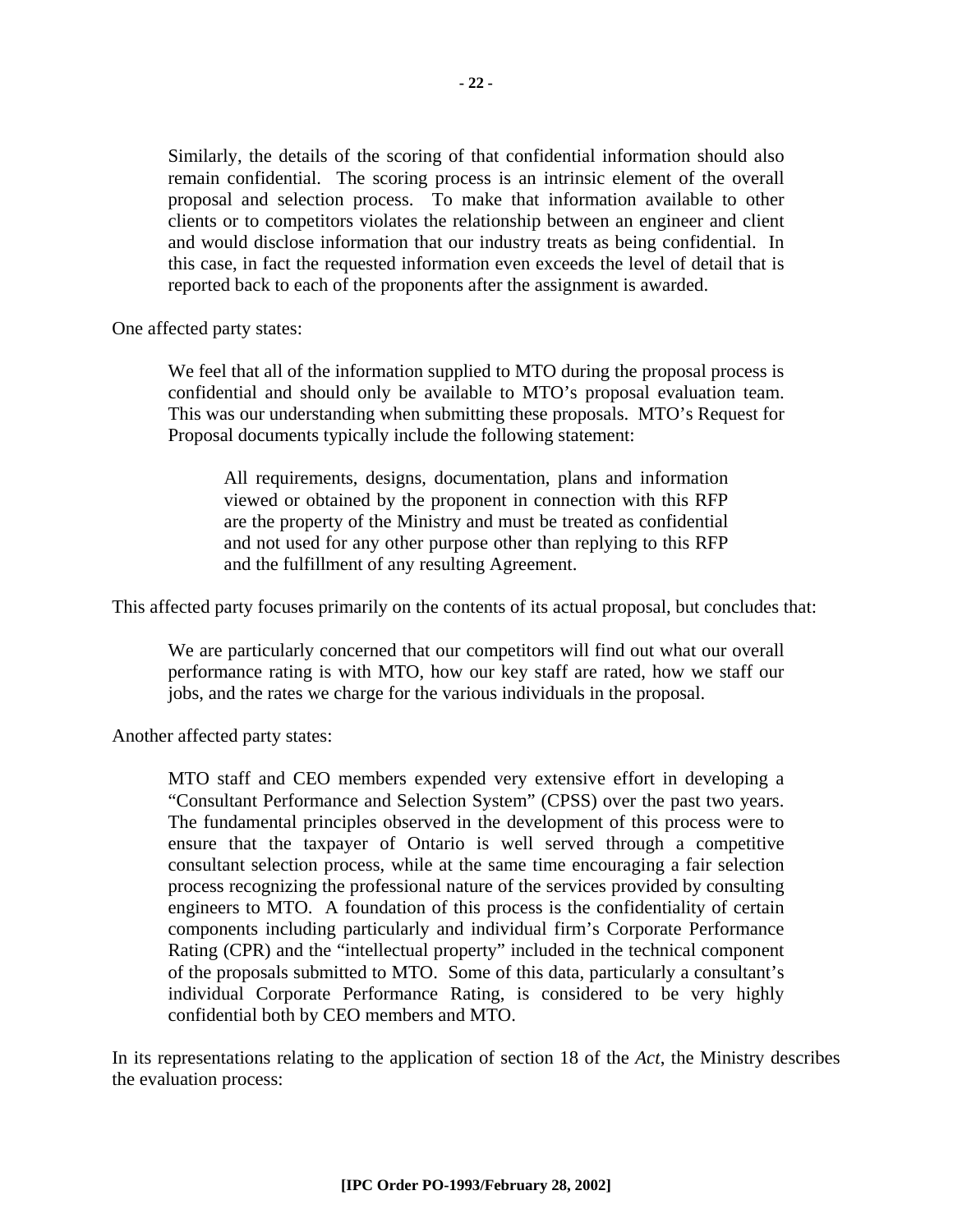In this situation, the evaluation team consists of the Ministry's Project Manager from the Planning and Design office and several Ministry staff with expertise in the various functions of engineering and construction required for the work.

For the construction administration portion of the evaluation, the team consists of a Chairperson and three technical staff from the Construction Office appointed by the Manager of Construction. All are Ministry employees. At both the EOI [expression of interest] stage and the RFP stage, the three-member team assesses the submissions based on a pre-established scoring system. Each member of the team scores the firms individually and then they meet together and discuss differences in order to ensure that any one member of the team has not missed any items requiring evaluation. If concerns or potential problems arise the Chairperson is asked to make a ruling. Once the scoring is complete a summary chart is submitted to the Chairperson with average score of the team members. The scores are reviewed by the Chairperson, and submitted to the Project Manager in Planning and Design, who leads the total evaluation team. The score for the Contract Administration portion is incorporated with the design scores to come up with the total evaluated scores.

Unlike the situation described in many previous orders of this office, which have considered "notes" taken by evaluators during the interview/presentation portion of the RFP process or references to details of proposals in evaluation documents to reflect the information actually provided by the bidders at that stage (for example, Orders PO-1816, PO-1818 and PO-1957), the information at issue in this appeal is simply the score assigned to one particular aspect of each proposal by Ministry staff. The record as a whole similarly comprises the scores assigned by Ministry staff relating to other aspects of each proposal.

In Order MO-1237, Senior Adjudicator David Goodis considered whether the scores assigned to a number of contractors as part of a pre-qualification process were supplied in confidence under section  $10(1)$  (the municipal equivalent to section  $17(1)$ ). He stated:

In order to meet the second part of the test, it must be established that the information in the records was actually supplied to the Board, or its disclosure would permit the drawing of accurate inferences with respect to the information actually supplied to the Board [Orders P-203, P-388, P-393].

In Order P-373, Assistant Commissioner Mitchinson stated:

Records 1, 2, and 3 list the names and addresses of the employers with the fifty highest surcharges in 1991, together with the amount of surcharge for each employer. Records 4 and 5 list only the names and addresses of the employers with the highest penalties in 1990 under the relevant program.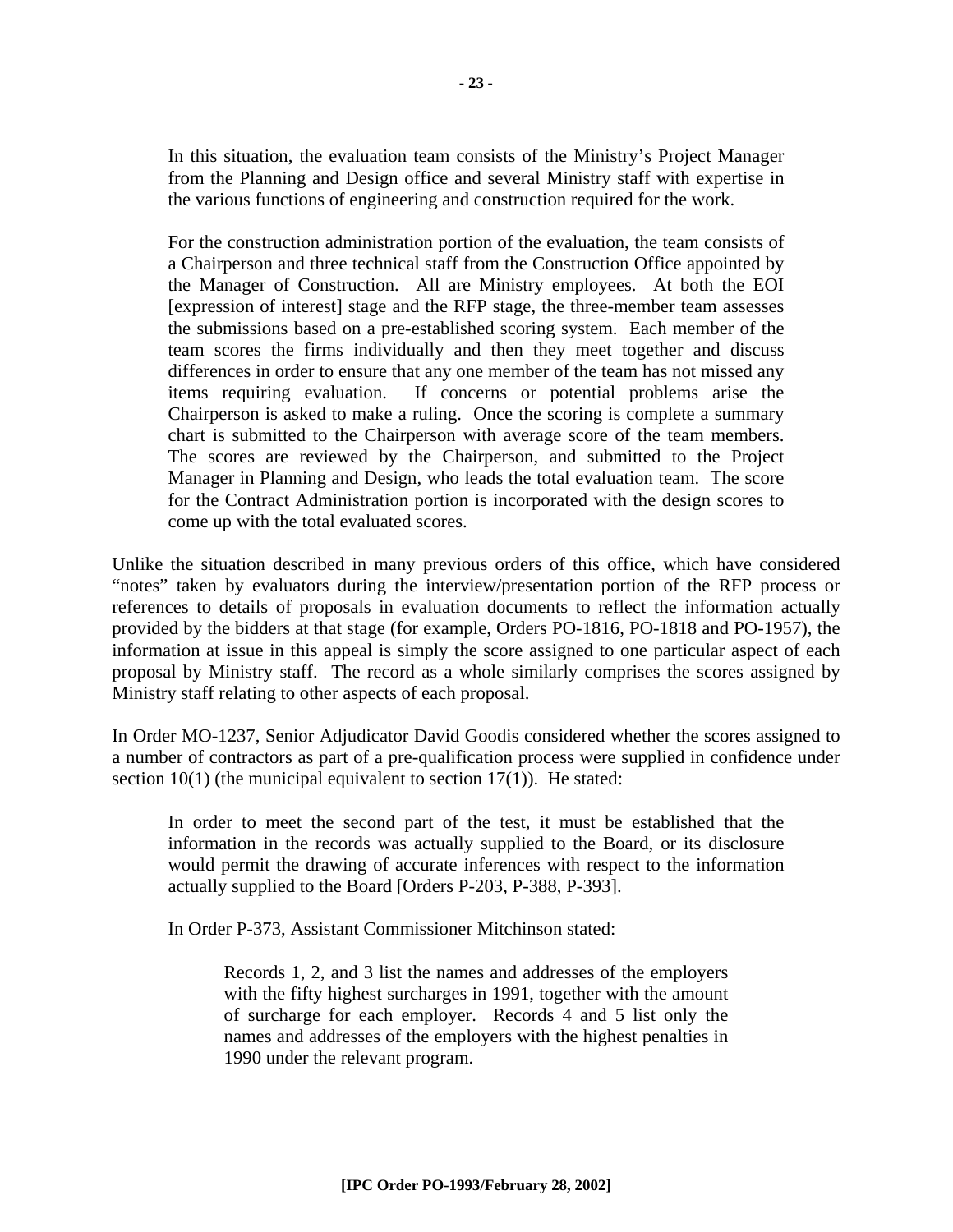In my view, the surcharge amounts were not "supplied" to the Board by the affected persons; rather, they were calculated by the Board. While it is true that information supplied by the affected parties on the various forms was used in the calculation of the surcharges, it is not possible to ascertain the actual information provided by the affected persons from the surcharge amounts themselves.

In my view, the reasoning in Order P-373 applies to the scores assigned to the contractors with respect to each of the criteria. In each case, disclosure of these scores would not reveal the specific information actually supplied to the architect (as agent for the Board). Rather, the architect calculated or derived the scores based on the information that was actually supplied, or in some cases the architect arrived at the scores based on a subjective evaluation of the information actually supplied. Further, the number of submissions received and the name of the engineering firm clearly does not constitute information supplied to the Board, or to the architect as agent for the Board.

Speaking to this issue generally, Adjudicator Sherry Liang stated in Order MO-1462:

The requirement that it be shown that the information was "supplied" to the institution reflects, once again, the purpose in section  $10(1)$  of protecting the informational assets *of the third party*. As stated in *Public Government for Private People: The Report of the Commission on Freedom of Information and Individual Privacy 1980*, vol. 2 (Toronto: Queen's Printer, 1980) (the Williams Commission Report), which provided the foundation of this *Act*:

. . . [T]he [proposed] exemption is restricted to information "obtained from a person" in accord with the provisions of the U.S. act and the Australian Minority Report Bill, so as to indicate clearly that **the exemption is designed to protect the informational assets of non-governmental parties rather than information relating to commercial matters generated by government itself**. The fact that the commercial information derives from a non-governmental source is a clear and objective standard signaling that consideration should be given to the value accorded to the information by the supplier. Information from an outside source may, of course, be recorded in a document prepared by a governmental institution. **It is the original source of the information that is the critical consideration**: thus, a document entirely written by a public servant would be exempt to the extent that it contained information of the requisite kind (pp. 312-315) [emphasis added by Adjudicator Liang].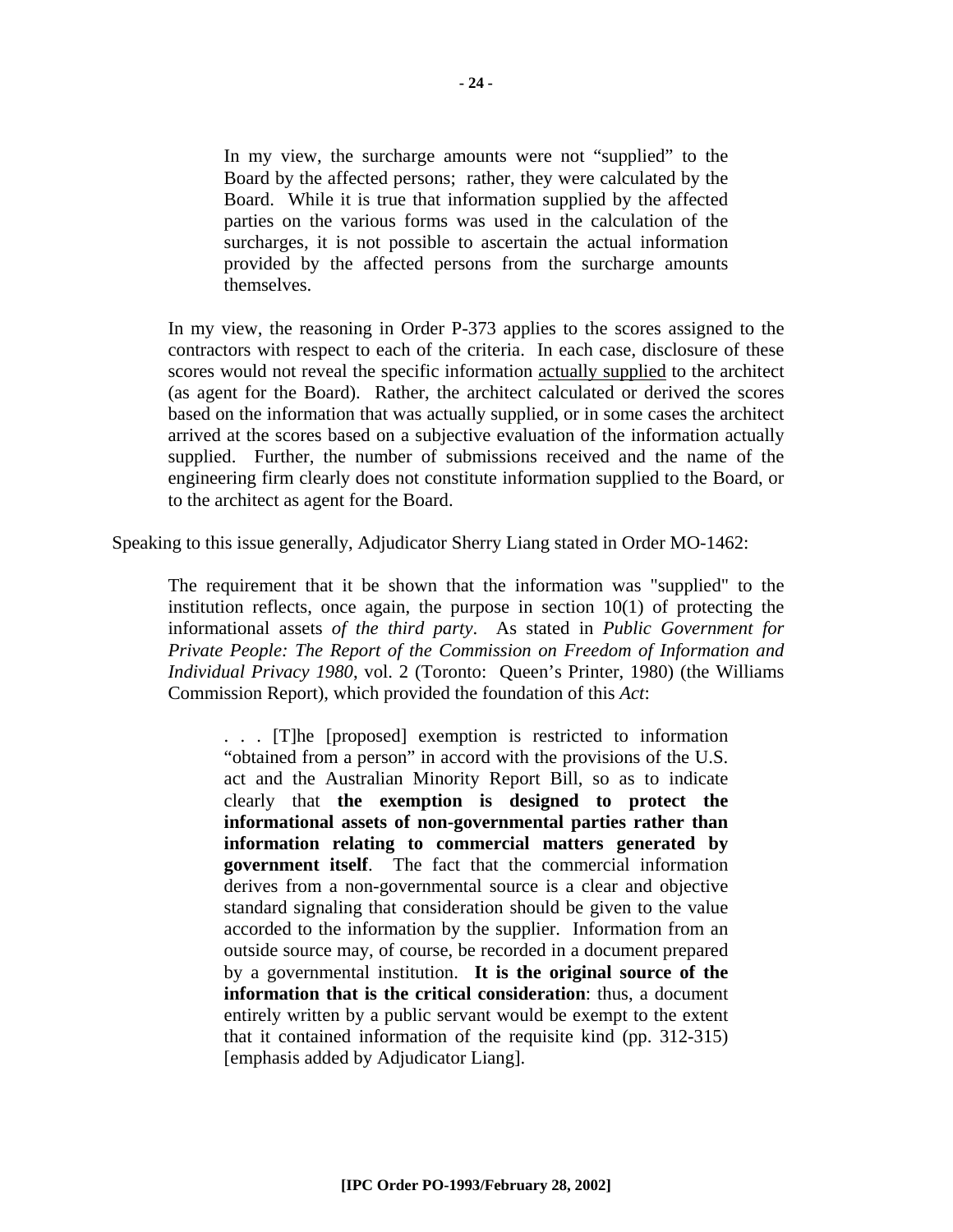Adjudicator Liang concluded that the information in the evaluation form used by the County's evaluators in assessing the bids for the contract and the scores given by evaluators to the companies bidding for the contract were not "supplied" by a third party within the meaning of section  $10(1)$ .

The scoring information in the records at issue was clearly not supplied by the consultants who tendered the proposals. Neither would its disclosure reveal the information provided by them or permit the drawing of accurate inferences with respect to it. Consistent with previous orders of this office and the intention of the Legislature in enacting this provision, I find that the information at issue in this appeal was not supplied to the Ministry and the second part of the section 17(1) test has not been established. On this basis, I find that the exemption in section 17(1) does not apply in the circumstances.

Before concluding, however, the comments made by the intervenor relating to the affected parties' expectations of confidentiality in the RFP process merit some discussion. The intervenor states:

In the second half of 2000, [the intervenor] held extensive discussions with [the Ministry] to develop and agree on a revised consultant performance and selection system (CPSS) for consulting engineering firms. This system was implemented in January, 2001. Throughout those discussions, [the intervenor] on behalf of the industry, maintained that scoring or ratings of engineering firms by [the Ministry] must be treated as confidential information between a client and a professional engineering firm and must not be disclosed to other clients, competitors or the general public. That position was accepted by [the Ministry] and was a key element of our agreement.

These comments are consistent with a letter written by the intervenor to the Assistant Deputy Minister, Operations Division, at the time the Ministry first notified the parties of the request. In that letter, the intervenor stated:

As you know, over the past year, we have worked extensively with your ministry to develop a revised engineering consultant selection system …

Our understanding, throughout discussions on the selection and appraisal systems, was that selection scoring data and the Corporate Performance Ratings of individual firms within the appraisal system would not be available to third parties. The scoring of proposals is a review of confidential information by the ministry and represents the ministry's view of the strengths and weaknesses of the firms…

The affected parties who submitted representations also appear to hold this view.

In Order MO-1476, Assistant Commissioner Tom Mitchinson discussed confidentiality expectations on the part of a company doing business with the institution in that case: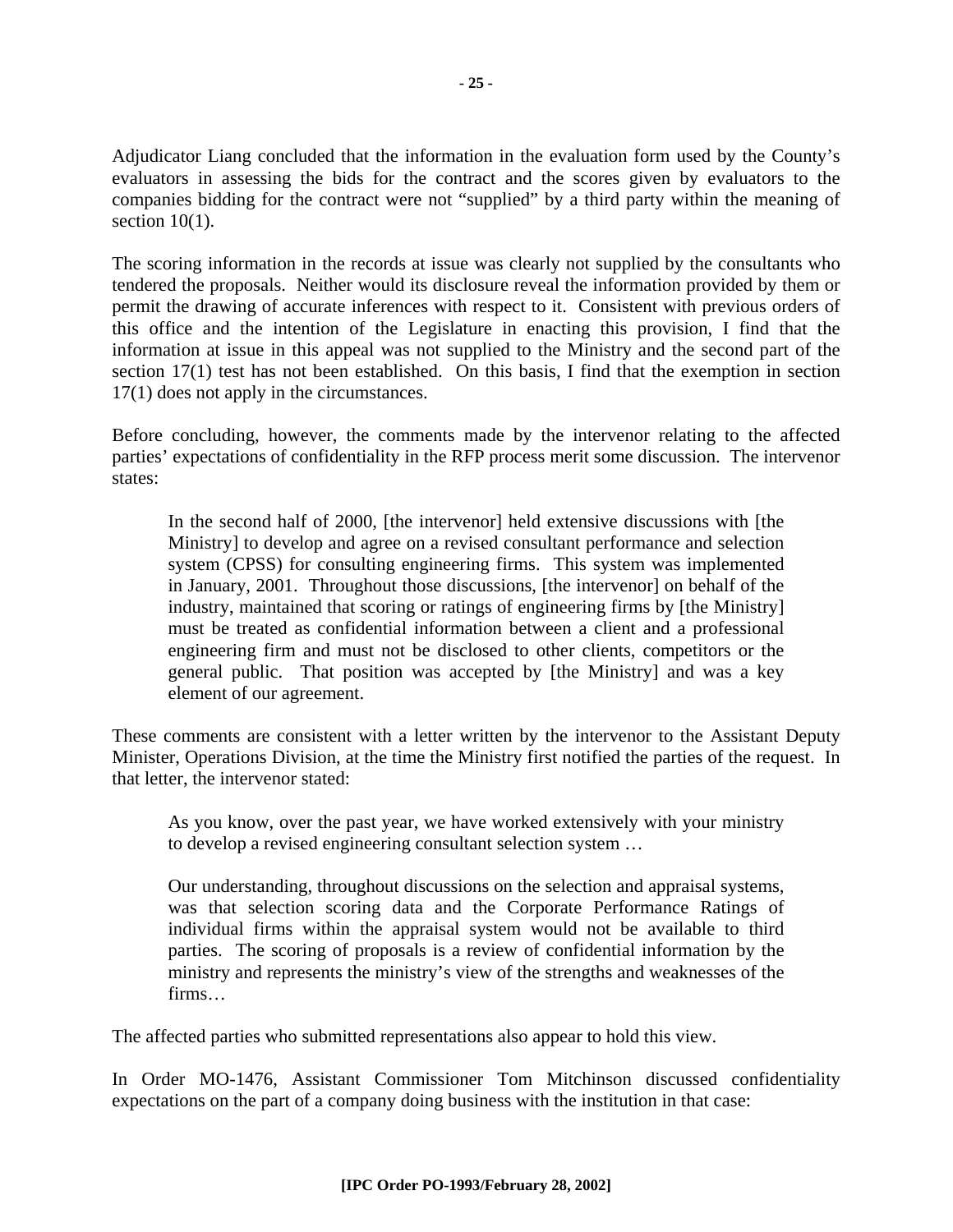The appellant maintains that the survey results were supplied to the City with an explicit expectation of confidentiality, as evidenced by the confidentiality clause included in the subscription agreement. The City acknowledges that the subscription agreement with the appellant contains an explicit statement of confidentiality, but points out that this is not determinative of whether or not information of this nature is accessible under the *Act*. The City states that at the time the agreement was entered into with the appellant "the appellant was informed that notwithstanding any confidentiality clause, the City was bound by provincial statutes, including the provisions of the *Act*." In the City's view, because the limitations of the confidentiality clause were discussed with the appellant, "the appellant could not have reasonably held an expectation of confidentiality that would override any provisions of the *Act* regarding access, notwithstanding the confidentiality clause."

I agree with the City that the provisions of the *Act* apply in the context of requests for access to records created under the terms of its contract with the appellant, notwithstanding the existence of a confidentiality clause. However, in my view, it does not necessarily follow that the appellant did not supply the information provided under the terms of the contract in confidence. Based on the representations provided by the parties, it is clear that the confidential nature of the arrangements between them was not only explicitly addressed in the terms of the contract, but also discussed in some detail at the time the contract was executed. The City's caution to the appellant regarding the extent to which the clause would apply in the context of an access request under the *Act* is an important one that is prudently addressed in contracts of this nature. However, the confidentiality clause is explicit, and evidences a clear intention on the part of the parties that the information would be provided in confidence and treated in that manner by the City. I am satisfied that the appellant's business protocols support its position that information from its surveys is treated confidentially within its organization, and that the survey results were prepared for a purpose that would not involve general disclosure to the public.

Each case must be determined on its own and the reasonableness of an affected party's expectations of confidentiality will depend on the circumstances as they exist at the time the records are supplied to the institution. For example, in Order M- 845 (upheld on judicial review in *Ottawa Home Health Care Inc. v. Ontario (Information and Privacy Commissioner)* (January 26, 1998) Ottawa Doc. 1209/96 (Ont. Div. Ct.)), I concluded that the affected parties in that case did not have a reasonably held expectation of confidentiality with respect to the contents of their proposals because the City had a well-understood and formalized policy and practice of disclosing this information, subject to specific requests for confidentiality at the time the proposals were submitted.

Further, section 67(1) of the *Act* provides that this *Act* prevails over a confidentiality provision in any other *Act* unless other specified in subsection (2) (which is not relevant in the circumstances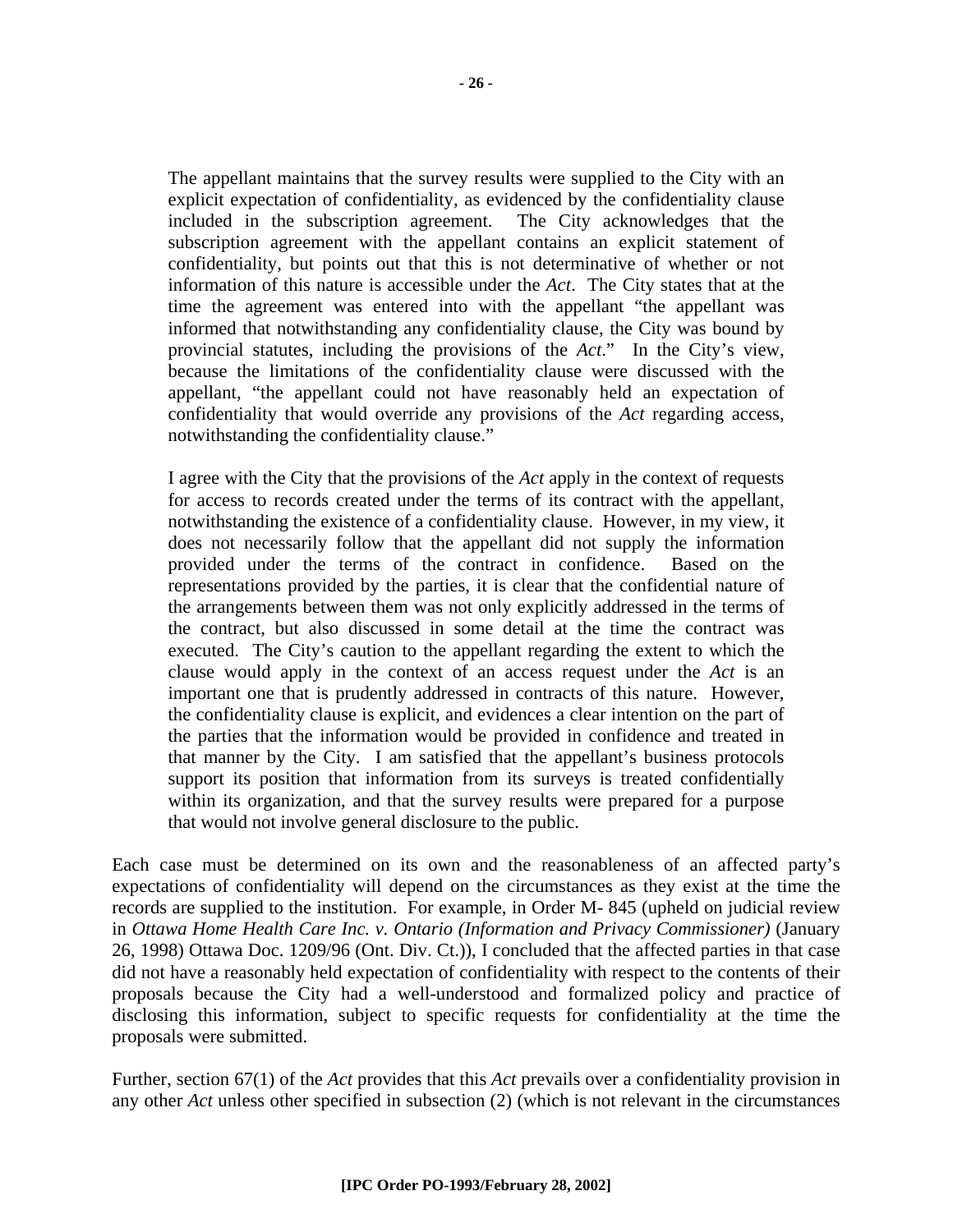of this appeal). Clearly, with only a few exceptions (in subsection (2)), the legislature intended that issues relating to "confidentiality" with respect to records that fall within the scope of the *Act* are to be assessed and determined within that context.

The intervenor's comments suggest that it has been led to believe that the Ministry has, in effect, provided a "guarantee" that records relating to the tendering process will be maintained in confidence. This is not a guarantee that the Ministry can give. At best, the Ministry may be able to assure potential bidders that it will recognize the confidential nature of this process, subject of course, to the requirements of the *Act*.

#### **ORDER:**

- 1. The Ministry's search for responsive records was reasonable and this part of the appeal is dismissed.
- 2. I do not uphold the Ministry's decision to withhold the requested records from disclosure.
- 3. I order the Ministry to disclose the records at issue to the appellant by providing him with copies of this information by April 8, 2002 but not earlier than April 2, 2002.
- 4. In order to verify compliance with the provisions of this order, I order the Ministry to provide me with a copy of the records which are disclosed to the appellant pursuant to Provision 3, **only** upon request.

Laurel Cropley Adjudicator

Original Signed By: February 28, 2002

### **POSTSCRIPT:**

On a final note, the Ministry explains the basis for its decision to implement the TPM process:

In 1981, the Supreme Court of Canada rendered a decision in the Ron Engineering case that the integrity of the bidding system must be protected where under the law of contract it is possible to do so, and the Court developed the notion of Contract A (tendering) and Contract B (performance).